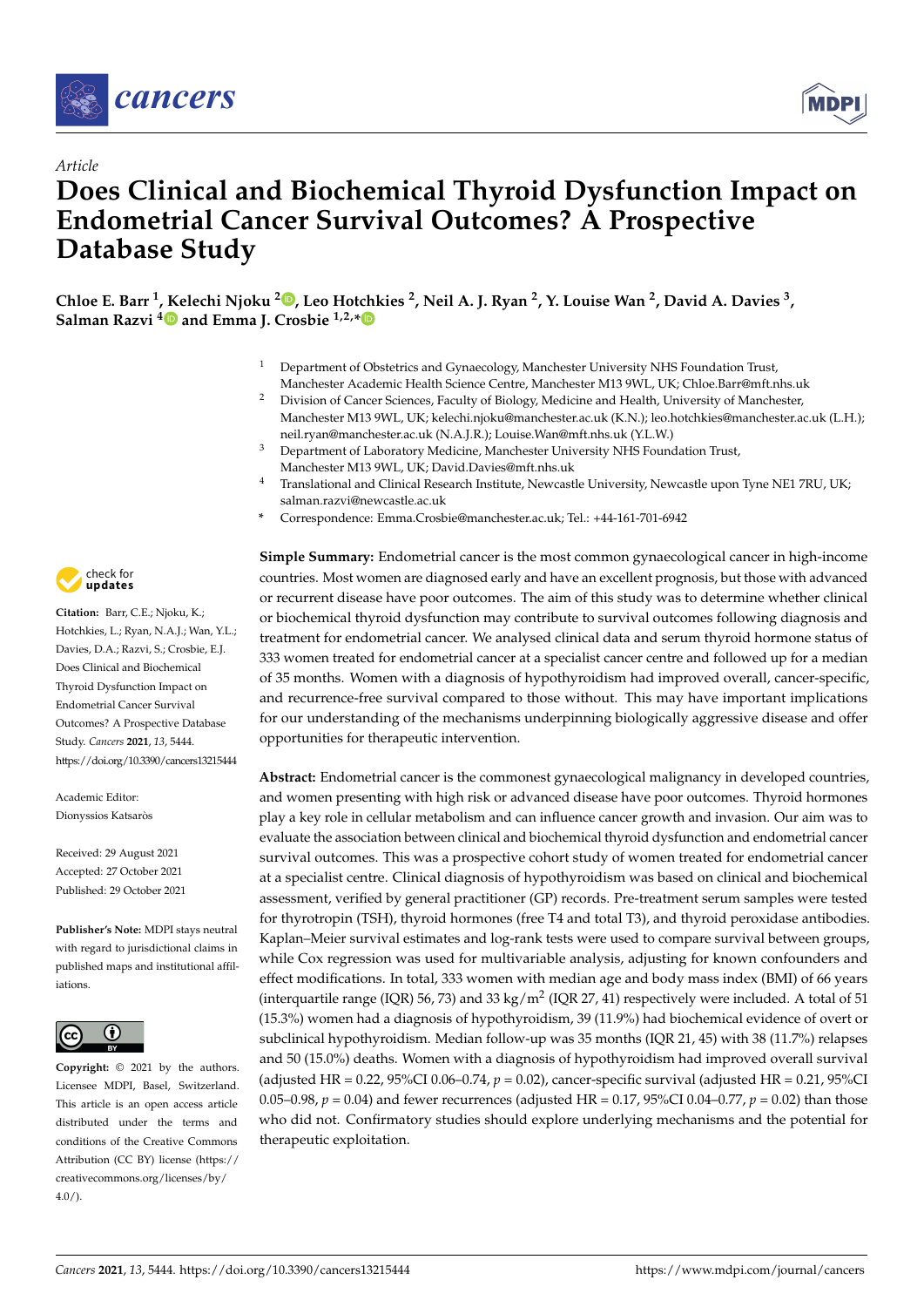**Keywords:** biomarker; endometrial cancer; hypothyroidism; prognosis; recurrence; survival

#### **1. Introduction**

Endometrial cancer is the most common gynaecological malignancy in the United Kingdom (U.K.). Since the early 1990s, the incidence of endometrial cancer in the U.K. has risen by 55%, and deaths from the disease by 23%, despite improvements in overall survival [\[1\]](#page-13-0). Endometrial cancer has a generally good prognosis because three-quarters of women are diagnosed with early-stage, curable disease [\[2\]](#page-13-1). However, a significant minority of women present with advanced-stage disease when outcomes are extremely poor. There is an urgent need to better understand factors that influence survival to reduce the impact of the rising burden of endometrial cancer [\[3\]](#page-13-2).

Thyroid hormones play a key regulatory role in many physiological processes, including cellular growth, differentiation, and metabolism [\[4\]](#page-13-3). Thyroxine (T4) stimulates tumour growth in several pre-clinical and animal models, an effect reversed by pharmacological or surgical thyroid hormone suppression [\[5–](#page-13-4)[7\]](#page-13-5). Drug-induced hypothyroidism has been shown to improve survival during the treatment of renal cell carcinoma [\[8](#page-13-6)[–10\]](#page-14-0). Accordingly, epidemiological data indicate that hypothyroidism is associated with improved survival outcomes in cancers of the breast [\[11](#page-14-1)[,12\]](#page-14-2), lung [\[13\]](#page-14-3), and ovary [\[14\]](#page-14-4), as well as metastatic brain disease, irrespective of the site of the primary tumour [\[15\]](#page-14-5). Conversely, hyperthyroid states are associated with poor prognosis from tumours of multiple types [\[16–](#page-14-6)[19\]](#page-14-7).

Despite an extensive body of work in other tumour sites, few studies have looked at the association between thyroid dysfunction and survival outcomes in endometrial cancer. The generally good prognosis means that large cohorts and prolonged follow-up are required to demonstrate any effect. Seebacher et al. found that baseline TSH > 2.5 mU/L was independently associated with poor disease-specific survival in 199 endometrial cancer patients from two centres in Austria [\[20\]](#page-14-8). These data contradict the expected relationship between thyroid hormones and survival outcome based on studies of other tumour types, although the literature is mixed [\[21,](#page-14-9)[22\]](#page-14-10). The Seebacher study was relatively small with just 26 women with TSH > 2.5 mU/L and failed to show the expected associations of advancing age and histological subtype on endometrial cancer survival. Given the well-documented association between hypothyroidism and female sex, as well as the three major risk factors for endometrial cancer, specifically age, obesity, and type 2 diabetes mellitus [\[23](#page-14-11)[,24\]](#page-14-12), the prevalence of diagnosed and undiagnosed hypothyroidism is expected to be high amongst women with endometrial cancer, and any relationship with survival outcomes is therefore worthy of further investigation, particularly given the potential therapeutic implications.

The aim of this study was to evaluate the impact of clinical and biochemical thyroid dysfunction on survival outcomes in a large cohort of women with endometrial cancer.

#### **2. Materials and Methods**

#### *2.1. Study Population*

Women treated for endometrial cancer at Manchester University NHS Foundation Trust (MFT) between 2013 and 2018, who had donated clinico-pathological data, a pretreatment serum sample and provided written, informed consent for future research [\[25\]](#page-14-13), were eligible for inclusion (North West Research Ethics Committee reference 15/NW/0733). A clinical diagnosis of hypothyroidism was based on clinical and biochemical assessment, conducted at their initial presentation prior to endometrial cancer diagnosis, verified by GP records, and further confirmed by treatment with levothyroxine. Primary treatment was surgical for most women (total hysterectomy and bilateral salpingo-oophorectomy), with adjuvant chemotherapy/radiotherapy in accordance with international guidance [\[26\]](#page-14-14). Primary progestin therapy was used to preserve fertility or because women were unfit for surgery, followed by hysterectomy as required. A few women underwent primary palliative radiotherapy. Baseline clinical data included age, body mass index (BMI, kg/m<sup>2</sup>),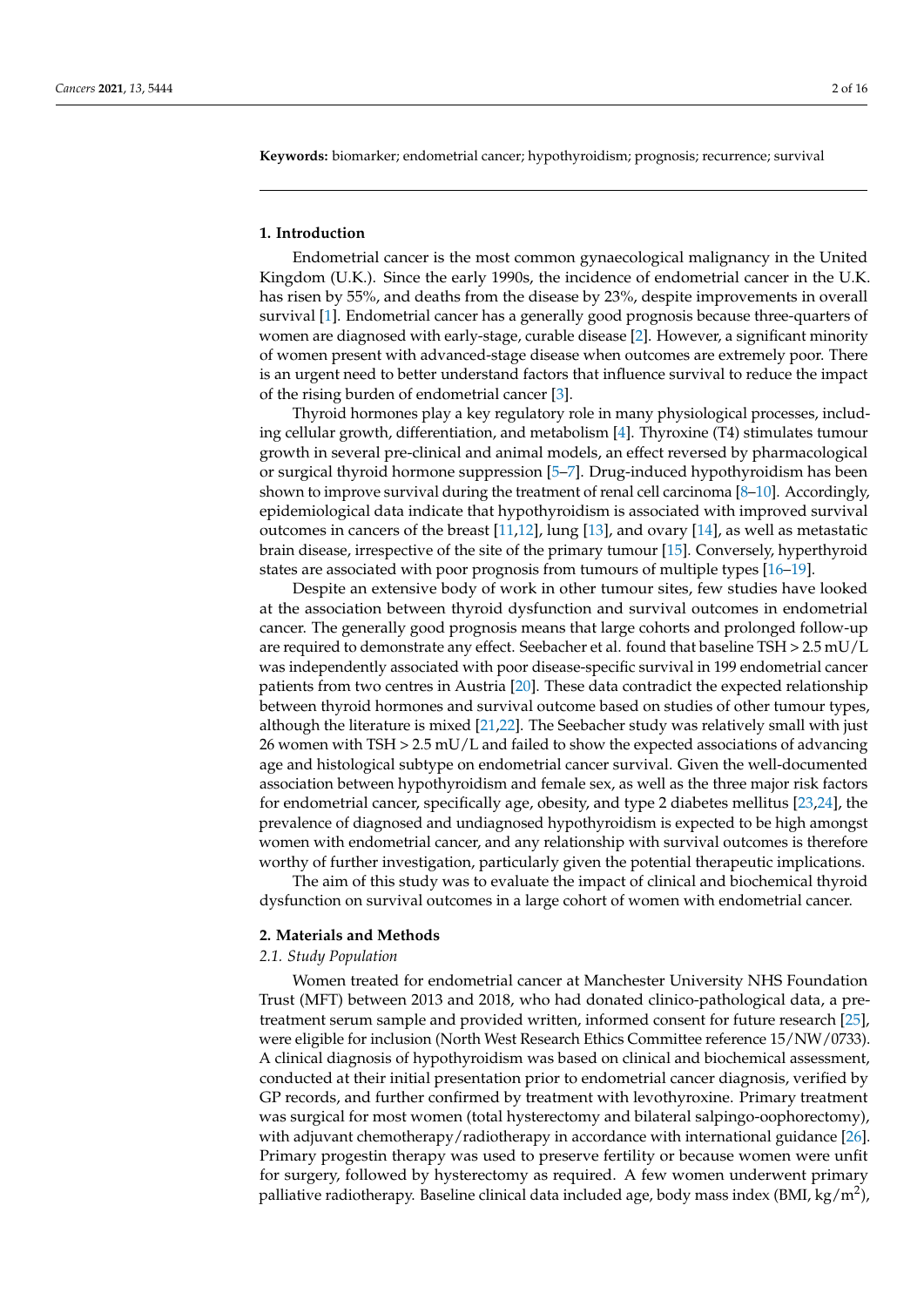comorbidities, current medications, date of diagnosis of endometrial cancer, treatment modality, and receipt of adjuvant treatment, including vault brachytherapy, external beam radiotherapy, and chemotherapy. Pathology data related to the hysterectomy specimen or diagnostic sample, where primary treatment was non-surgical and included histological subtype, FIGO (2009) stage, grade, lymphovascular space invasion (LVSI), and depth of myometrial invasion. FIGO staging was based on imaging if primary treatment was non-surgical. Women underwent routine clinical follow-up at 3-monthly (first 3 years), 6-monthly (4th year), and 12-monthly intervals (final year). Local recurrence was treated by surgery or radiotherapy as appropriate and distant recurrence by systemic hormones or chemotherapy [\[26\]](#page-14-14). At 5 years, women who remained recurrence-free were discharged from routine follow-up. Survival data were collected from clinic letters, GPs, and death certificates, as appropriate. Overall survival (OS) was the time between diagnosis and death or last follow-up, with no restriction by cause of death. Cancer-specific survival was defined as the time from diagnosis until death from endometrial cancer or last follow-up, censored on the date of death from other causes. Recurrence-free survival was measured from the end of primary treatment to first recurrence, death, or last follow-up.

# *2.2. Laboratory Assays*

Pre-treatment serum was collected, processed, and stored at −80 °C in the MFT Biobank until analysed. Serum TSH, free T4 (FT4), and total T3 (TT3) levels were measured using chemiluminescent enzyme immunoassays on the Fujirebio Lumipulse G600II analyser (Fujirebio Europe N.V., Gent, Belgium) in the MFT gynaecological oncology research laboratory. Serum thyroid peroxidase antibody levels were measured by ImmunoCAP thyroid peroxidase fluorescence enzyme immunoassay on the Phadia 250 analyser (Thermo Fisher Scientific, Waltham, MA, USA) in the MFT clinical immunology laboratory. The British Thyroid Association's normal clinical reference ranges were TSH 0.4–4.5 mU/L, FT4 9.0–25.0 pmoL/L, and TT3 1.2–2.6 nmoL/L [\[27\]](#page-14-15). The upper limit of normal for thyroid peroxidase (TPO) antibody was 60 IU/mL as per the manufacturer's instructions.

# *2.3. Statistical Analysis*

Descriptive analyses were performed using the  $\chi^2$  test and Kruskal–Wallis one-way analysis of variance as appropriate, with the normality of data distribution assessed using the Shapiro Wilk test. Survival was analysed according to baseline thyroid hormone levels, using TSH as a continuous variable and following categorisation into two groups based on a TSH cut-off of 4.5 mU/L, baseline history of hypothyroidism, and categorisation of baseline thyroid function tests into clinical thyroid status to enable clinically meaningful results. All study co-variables were treated as categorical variables except for age and BMI, which were also considered as continuous variables. Survival rates were calculated using Kaplan–Meier estimation, and the differences in survival between groups were assessed using the log-rank tests. Cox proportional hazards regression analysis was used to model the probability of survival by TSH prognostic categories while adjusting for confounding and effect modifications. The model was adjusted for prognostic variables known to be associated with poor endometrial cancer survival from the literature and included age, BMI, socioeconomic deprivation quintiles, history of type 2 diabetes mellitus, history of thyroxine replacement at baseline, endometrial cancer histological subtype, lymphovascular invasion (LVSI), depth of myometrial invasion, stage, grade and type of treatment received. Hazard ratios (HRs) with 95% confidence intervals (CI) were reported for both univariable and multivariable analyses. Interactions were tested within the regression framework, and the likelihood ratio test was used to assess for nesting effects. Confounding was assessed by changes in the hazard coefficients following the introduction of other covariates in the regression model. Statistical models were built in a step-wise fashion based on results of univariable analysis, prior knowledge of the literature, and findings from likelihood ratio tests with the ultimate goal of achieving model parsimony. The assumption of proportional hazards was assessed and met for all models. *p*-values of <0.05 were considered statistically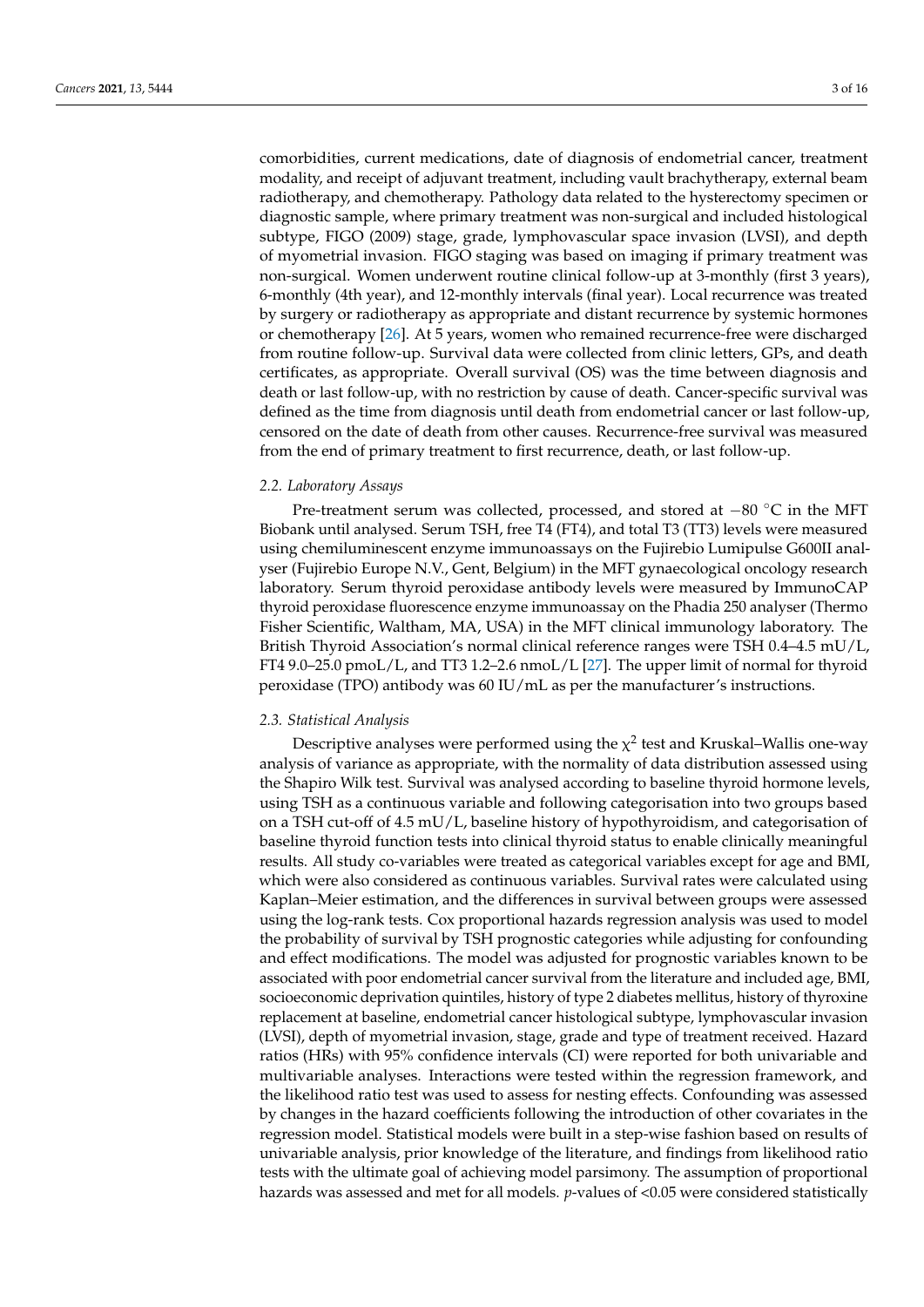significant. The statistical package STATA (StataCorp. 2019. Stata Statistical Software: Release 16. StataCorp LLC: College Station, TX, USA) was used for all analyses.

### **3. Results**

# *3.1. Descriptive Characteristics of the Study Population*

The study population comprised 333 women with a median age and BMI of 66 years (IQR 56, 73) and 33 kg/m<sup>2</sup> (IQR 27, 4[1\)](#page-3-0), respectively (Table 1). The modal social deprivation quintile was quintile 1 (most deprived), representing 37.8% (125/331) of the population [\[28\]](#page-14-16). Most women were overweight or obese (285/333, 85.6%) with associated comorbidities, including hypothyroidism (51/333, 15.3%) and type 2 diabetes mellitus (59/333, 17.7%). The majority had low-grade (239/333, 71.7%), early-stage (256/333, 76.9%) endometrial cancer of endometrioid histological subtype (268/333, 80.5%). Fewer women had high-grade histological subtypes (serous (7.2%), clear cell (3.6%), carcinosarcoma (6.3%)). Primary treatment was surgery in 80.5% (268/333) and hormone therapy for fertility sparing (25/333, 7.5%) and surgical fitness (37/333, 11.1%) reasons, respectively. Just over half (13/25) of those managed conservatively for fertility sparing reasons received a hysterectomy during the study period. Approximately 40% (132/333) had adjuvant radiotherapy and/or chemotherapy. Median follow-up was 35 months (IQR 21, 45), 38 (11.7%) women recurred, and 50 (15.0%) died, while the remainder were alive or censored as of 31 March 2020. Deaths were either from endometrial cancer (33/50, 66%) or other causes (17/50, 34%).

| Variable                                  | Number (% of Total)      |
|-------------------------------------------|--------------------------|
| Age at diagnosis (years)                  | Median (IQR)-66 (50, 82) |
| <50 years                                 | 42 (12.6%)               |
| 50-70 years                               | 178 (53.5%)              |
| >70 years                                 | 113 (33.9%)              |
| Body Mass Index $(kg/m2)$                 | Median (IQR)-33 (19, 47) |
| Underweight                               | $3(0.9\%)$               |
| Normal weight                             | 45 (13.5%)               |
| Overweight                                | $70(21.0\%)$             |
| Obese                                     | $215(64.6\%)$            |
| Social deprivation quintile ( $n = 331$ ) |                          |
| 1 (Most deprived)                         | 125 (37.8%)              |
| 2                                         | 69 (20.9%)               |
| 3                                         | 41 (12.4%)               |
| $\overline{4}$                            | 52 (15.7%)               |
| 5 (Least deprived)                        | 44 (13.3%)               |
| History of hypothyroidism                 |                          |
| Yes                                       | 51 (15.3%)               |
| No                                        | 282 (84.7%)              |
| History of diabetes mellitus              |                          |
| Yes                                       | 59 (17.7%)               |
| No                                        | 274 (82.3%)              |
| Histological subtype                      |                          |
| Endometrioid                              | 268 (80.5%)              |
| Serous                                    | 24 (7.2%)                |
| Carcinosarcoma                            | $21(6.3\%)$              |
| Clear cell                                | $12(3.6\%)$              |
| Other                                     | $8(2.4\%)$               |
| FIGO (2009) Stage                         |                          |
| Ι                                         | 256 (76.9%)              |
| П                                         | $29(8.7\%)$              |
| Ш                                         | 43 (12.9%)               |
| IV                                        | $5(1.5\%)$               |

<span id="page-3-0"></span>**Table 1.** Socio-demographic and clinical distribution of the study population ( $n = 333$ ).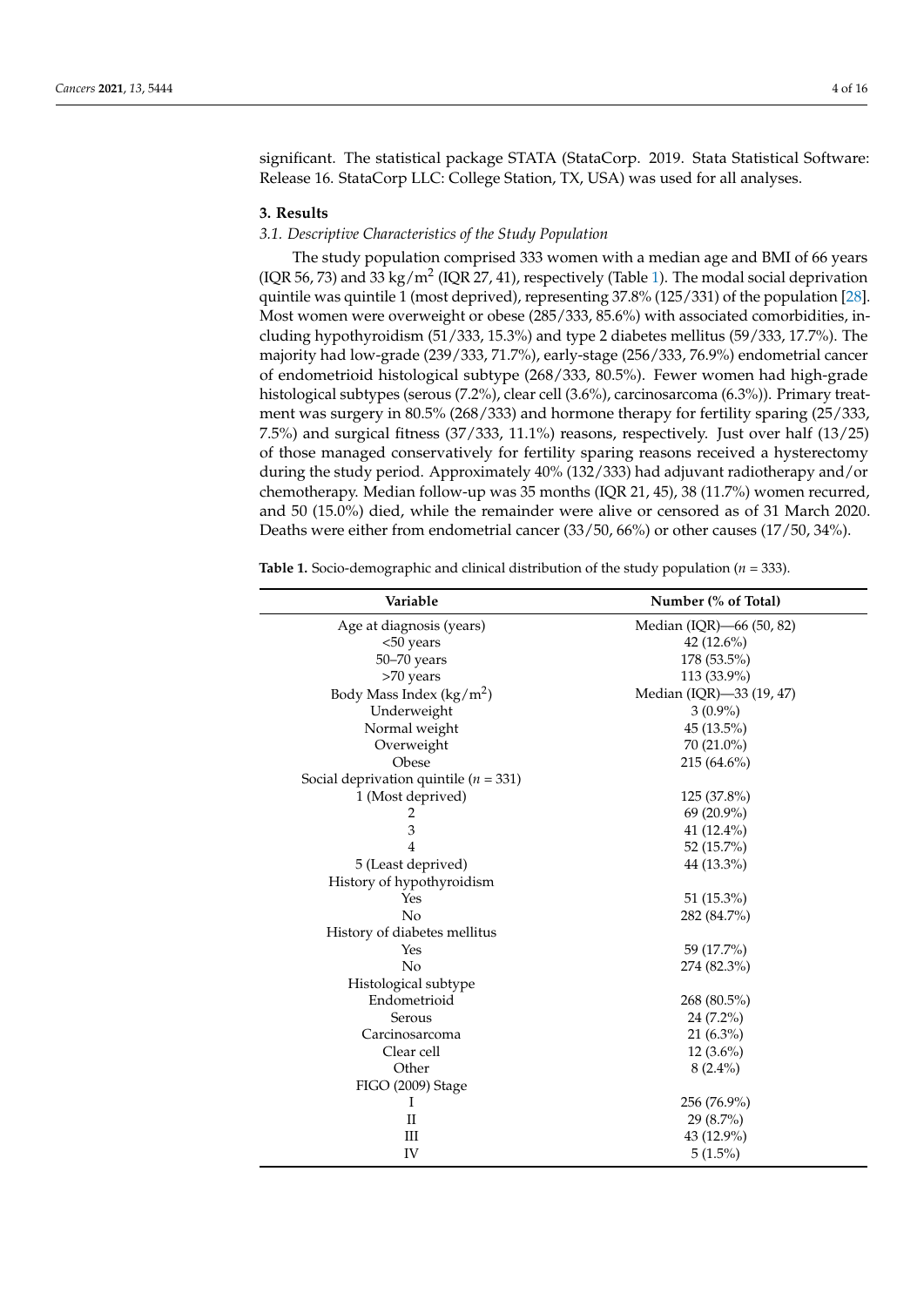**Table 1.** *Cont.*

| Variable                                    | Number (% of Total) |
|---------------------------------------------|---------------------|
| Grade                                       |                     |
| 1                                           | 164 (49.3%)         |
| $\overline{2}$                              | 75 (22.5%)          |
| 3                                           | 94 (28.2%)          |
| LVSI $(n = 332)$                            |                     |
| No                                          | 239(72%)            |
| Yes                                         | 93 (28%)            |
| Depth of myometrial invasion ( $n = 332$ )  |                     |
| $< 50\%$                                    | $217(65.4\%)$       |
| $\geq$ 50%                                  | $115(34.6\%)$       |
| Primary treatment                           |                     |
| Surgery                                     | 268 (80.5%)         |
| Hormonal (Fertility sparing)                | $25(7.5\%)$         |
| Hormonal (Not fit for surgery)              | $37(11.1\%)$        |
| Radiotherapy                                | $3(0.9\%)$          |
| Adjuvant treatment                          |                     |
| Yes                                         | $132(39.6\%)$       |
| No                                          | 201 (60.4%)         |
| Recurrence ( $n = 326$ )                    |                     |
| Yes                                         | $38(11.7\%)$        |
| No                                          | 288 (88.3%)         |
| Overall survival status at end of follow-up |                     |
| Alive                                       | 283 (85.0%)         |
| Cancer-specific mortality                   | $33(9.9\%)$         |
| Non-cancer related mortality                | $17(5.1\%)$         |

LVSI—lymphovascular space invasion. IQR—interquartile range.

#### *3.2. Clinical and Biochemical Thyroid Dysfunction at Baseline*

Clinical and biochemical patterns based on baseline thyroid function tests were categorised according to the British Thyroid Association guidelines (Table [2\)](#page-5-0). Most women were euthyroid at diagnosis, including 88% (240/282) of those with no prior history of hypothyroidism and 58% (28/51) of those with a clinical history of hypothyroidism. Women with a history of hypothyroidism were more obese (median BMI 36 versus 32, *p* = 0.013) than those without. There was no statistically significant association between history of hypothyroidism and age (*p* = 0.411), social deprivation quintile (*p* = 0.274), history of diabetes mellitus ( $p = 0.743$ ), histological subtype of endometrial cancer ( $p = 0.469$ ), FIGO stage ( $p = 0.318$ ), LVSI ( $p = 0.301$ ), depth of myometrial invasion ( $p = 0.864$ ), or tumour grade ( $p = 0.284$ ).

The most common biochemical thyroid abnormality was subclinical hypothyroidism, seen in 27% (13/51) of women with a history of hypothyroidism (all of whom were on exogenous thyroxine treatment) and 8.5% (23/282) of women with no history of hypothyroidism. Baseline TSH levels ranged from 0.003 to 40.0 mU/L with a median TSH of 2.1 mU/L and IQR of 1.40–3.11 mU/L. TPO antibodies were positive in 35 (10.5%), negative in 286 (85.9%) and not available for 12 (3.6%) women. Approximately 30% (15/49) of women with a clinical history of hypothyroidism had positive TPO antibodies at baseline compared to 7% (20/272) of those with no prior history of thyroid dysfunction (*p* < 0.001). About 12% (39/329) of women had TSH levels >4.5 mU/L. There was no evidence of an association between baseline TSH  $> 4.5$  mU/L and age (correlation coefficient = 0.01,  $p = 0.82$ ), BMI (correlation coefficient = 0.06,  $p = 0.30$ ), obesity status ( $p = 0.940$ ), social deprivation quintile ( $p = 0.823$ ), history of diabetes mellitus ( $p = 0.262$ ), type of endometrial cancer ( $p = 0.566$ ), FIGO stage ( $p = 0.939$ ), LVSI ( $p = 0.931$ ), depth of myometrial invasion  $(p = 0.971)$ , or grade of endometrial cancer  $(p = 0.438)$ .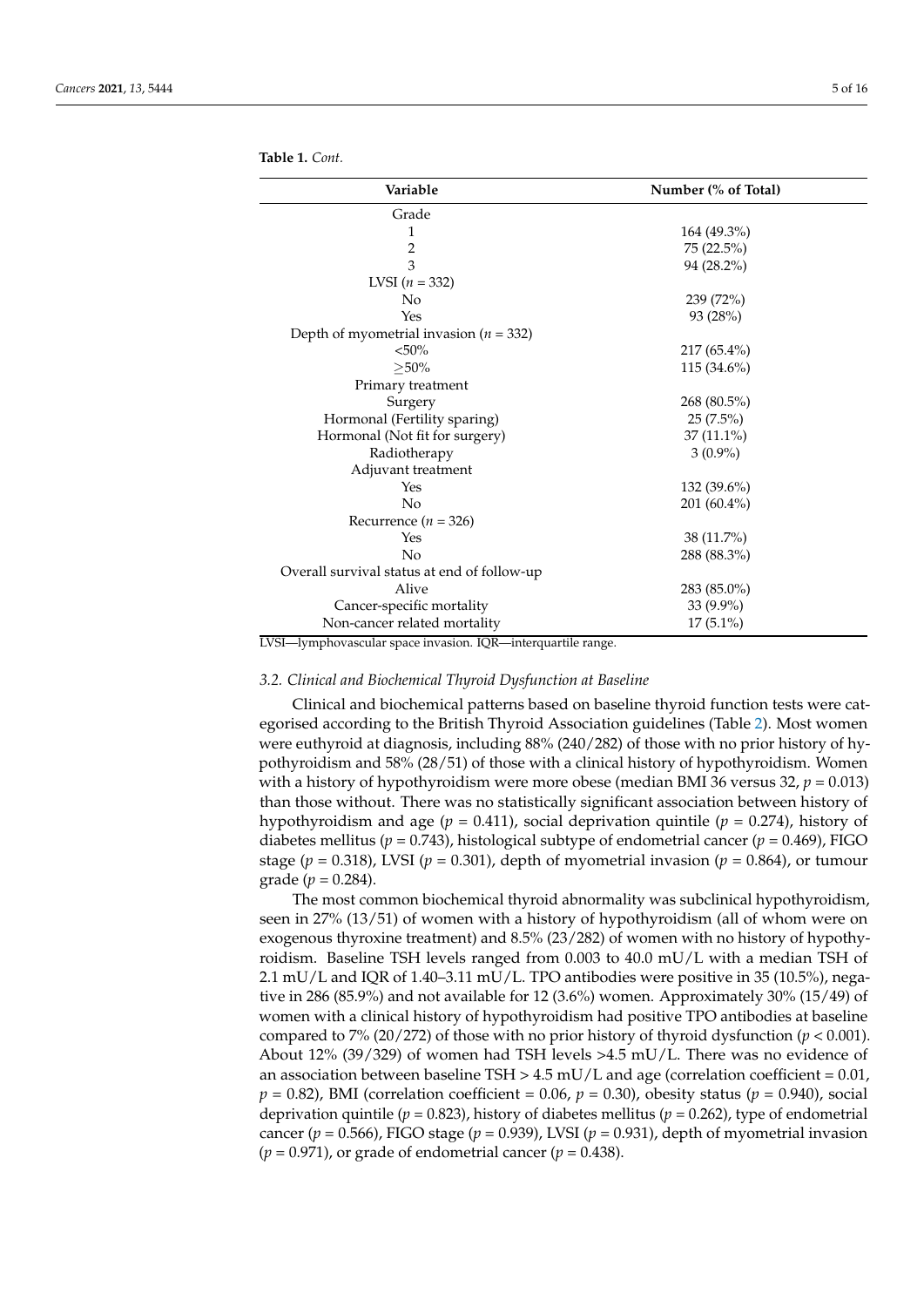<span id="page-5-0"></span>

| Variable                                             | Women with No History of<br>Hypothyroidism<br>$n = 282 (84.7\%)$ | Women with History of<br>Hypothyroidism<br>$n = 51 (15.3\%)$ | All Women<br>$n = 333(100\%)$  |
|------------------------------------------------------|------------------------------------------------------------------|--------------------------------------------------------------|--------------------------------|
|                                                      |                                                                  | Biochemical thyroid patterns, $n$ (%)                        |                                |
| Euthyroid (Normal TSH,<br>normal FT4)                | 240 (88.2%)                                                      | 28 (58.3%)                                                   | 268 (83.8%)                    |
| Hypothyroid<br>Subclinical (High TSH,<br>normal FT4) | 23 $(8.5\%)$                                                     | 13 (27.1%)                                                   | 36 (11.3%)                     |
| Overt (High TSH, low FT4)                            |                                                                  | $2(4.2\%)$                                                   | $2(0.6\%)$                     |
| Secondary (Normal TSH,<br>low FT4)                   | $1(0.4\%)$                                                       | $1(2.1\%)$                                                   | $2(0.6\%)$                     |
| Hyperthyroid<br>Subclinical (Low TSH,<br>normal FT4) | $7(2.6\%)$                                                       | $2(4.2\%)$                                                   | $9(2.8\%)$                     |
| Overt (Low TSH, high FT4)                            | $1(0.4\%)$                                                       | $1(2.1\%)$                                                   | $2(0.6\%)$                     |
| High FT4, normal TSH                                 |                                                                  | $1(2.1\%)$                                                   | $1(0.3\%)$                     |
| Total                                                | 272 (100%)<br>Biochemical tests, $n$ (%)                         | 48 (100%)                                                    | 320 (100%)                     |
| TSH (mU/L) $(n = 329)$                               | median (IQR) 2.1 (0.12, 9.1) $n = 279$                           | median (IQR) 2.2 (0.003, 40.0) $n = 50$                      | median (IQR) 2.1 (0.003, 40.0) |
| < 0.4                                                | $8(2.9\%)$                                                       | $3(6.0\%)$                                                   | $11(3.30\%)$                   |
| $0.4 - 4.5$                                          | 247 (88.5%)                                                      | 32 (64.0%)                                                   | 279 (84.8%)                    |
| >4.5                                                 | $24(8.6\%)$                                                      | $15(30.0\%)$                                                 | $39(11.9\%)$                   |
| FT4 (pmoL/L) $(n = 323)$                             | median (IQR) 14.0 (7.3, 27.2) $n = 274$                          | median (IQR) 15.7 (7.7, 31.0) $n = 49$                       | median (IQR) 14.2 (7.3, 31.0)  |
| < 9.0                                                | $1(0.4\%)$                                                       | $3(6.1\%)$                                                   | $4(1.2\%)$                     |
| $9 - 25$                                             | 272 (99.3%)                                                      | 44 (89.8%)                                                   | 316 (97.8%)                    |
| >25                                                  | $1(0.4\%)$                                                       | $2(4.1\%)$                                                   | $3(0.9\%)$                     |
| TT3 (nmoL/L) $(n = 331)$                             | mean (SD) 1.73 (0.33) $n = 280$                                  | mean (SD) 1.53 (0.37) $n = 51$                               | mean (SD) 1.70 (0.34)          |
| < 1.2                                                | $8(2.9\%)$                                                       | $9(17.7\%)$                                                  | $17(5.1\%)$                    |
| $1.2 - 2.6$                                          | 267 (95.4%)                                                      | 41 (80.45)                                                   | 308 (93.1%)                    |
| >2.6                                                 | $5(1.8\%)$                                                       | $1(2.0\%)$                                                   | $6(1.8\%)$                     |
| TPOAb (IU) $(n = 321)$                               |                                                                  |                                                              |                                |
| <60 (negative)                                       | 252 (92.6%)                                                      | 34 (69.4%)                                                   | 286 (89.1%)                    |
| $>60$ (positive)                                     | $20(7.4\%)$                                                      | $15(30.6\%)$                                                 | $35(10.9\%)$                   |
| TSH prognostic categories                            |                                                                  |                                                              |                                |
| $(n = 329)$                                          |                                                                  |                                                              |                                |
| $<$ 4.5 mU/L                                         | 255 (91.4%)                                                      | 35 (70.0%)                                                   | 290 (88.1%)                    |
| $>4.5$ mU/L                                          | $24(8.6\%)$                                                      | $15(30.0\%)$                                                 | 39 (11.9%)                     |
| Total                                                | 282 (100%)                                                       | 51 (100%)                                                    | 333 (100%)                     |

|  | <b>Table 2.</b> Clinical and biochemical thyroid function at baseline. |  |
|--|------------------------------------------------------------------------|--|
|--|------------------------------------------------------------------------|--|

Footnote: Complete test results enabling characterisation of the thyroid biochemical patterns (euthyroid, hypothyroid, and hyperthyroid status) as per the British Thyroid Association guidelines were available for 320 women. *n*—number. IQR—interquartile rage. SD—standard deviation. TSH—thyroid-stimulating hormone. FT4—free T4. TT3—total T3. TPOAb—thyroid peroxidase antibodies.

> The ft4 (pmoL/L)/T3 (nmoL/L) ratio was computed to assess the adequacy of intracellular conversion of free T4 to active T3 and its potential effect on survival outcomes. Ft4/T3 values ranged from 3.9 to 20.4 with a median of 8.2 (IQR 7.1, 10.4). There was a statistically significant difference in the ft4/T3 values between women with a history of hypothyroidism compared to those without (median 10.7 (IQR 7.8, 12.6) vs. median 8.1 (IQR 7.0, 9.6) respectively, *p* < 0.001).

# *3.3. Overall Survival Outcomes*

Crude overall survival estimates and unadjusted hazard ratios based on univariable analyses are summarised in Table [3.](#page-6-0) Overall survival for the study cohort was 96% (95%CI 93, 97%) alive at 12 months, 85% (95%CI 80, 89%) at 36 months, and 78% (95%CI 71, 84%) at 60 months follow-up. Survival was adversely affected by age, with a 6% increase in the risk of death for every year of advancing age at baseline (HR = 1.06, 95%CI 1.03, 1.09, *p* < 0.001). Survival outcomes were better for women with low-grade, early-stage endometrial cancer (*p* < 0.001). LVSI and deep myometrial invasion were adverse prognostic factors (HR = 2.59, 95%CI 1.48, 4.50, *p* = 0.001 and HR = 2.43, 95%CI 1.39, 4.24, *p* = 0.002, respectively), as was a history of diabetes mellitus (HR = 2.84, 95%CI 1.58, 5.11,  $p \le 0.001$ ). Compared to women whose primary treatment was surgery, those deemed unfit for hysterectomy (and had hormonal therapy) had a two-fold higher risk of death (HR = 2.42, 95%CI 1.20, 4.88,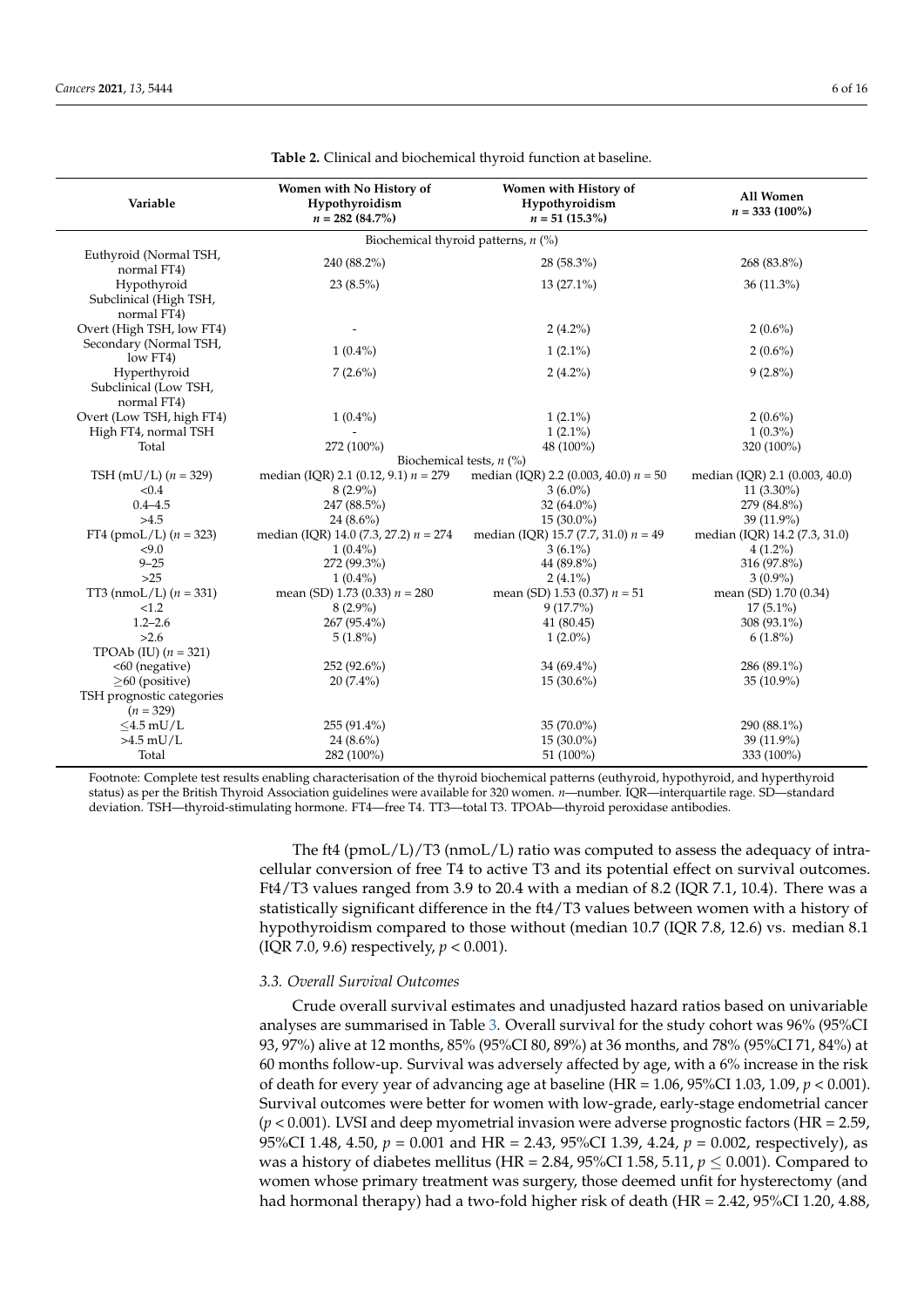<span id="page-6-0"></span>**Table 3.** One-, three-, and five-year overall survival rates and unadjusted hazard ratios with 95% confidence intervals by demographic and clinical predictor factors.

| Variable                | One Year Survival<br>% (95% CI) | Three-Year<br>Survival<br>% (95% CI) | <b>Five-Year Survival</b><br>% (95% CI) | Hazard Ratio (95%<br>CI | p-Value |
|-------------------------|---------------------------------|--------------------------------------|-----------------------------------------|-------------------------|---------|
| Age (years)             |                                 |                                      |                                         |                         |         |
| < 50                    | 100                             | 95 (72, 99)                          | 95 (72, 99)                             | 1.00                    |         |
| $50 - 70$               | 96 (92, 98)                     | 87 (81, 92)                          | 80 (70, 88)                             | 5.49 (0.74, 40.6)       | 0.095   |
| $>70$                   | 93 (87, 97)                     | 77 (67, 84)                          | 69 (54, 81)                             | 10.57(1.43, 78.0)       | 0.021   |
| <b>BMI</b> categories   |                                 |                                      |                                         |                         |         |
| Normal weight           | 100                             | 95 (82, 98)                          | 85 (49, 96)                             | 1.00                    |         |
| Overweight              | 96 (87, 99)                     | 76 (63, 85)                          | 71 (56, 81)                             | 3.08(1.03, 9.22)        | 0.045   |
| Obese                   | 95 (91, 97)                     | 85 (79, 90)                          | 80 (72, 87)                             | 1.84(0.65, 5.24)        | 0.254   |
| Social deprivation      |                                 |                                      |                                         |                         |         |
| quintile                |                                 |                                      |                                         |                         |         |
| Quintile 1 (Most        |                                 |                                      |                                         |                         |         |
| deprived)               | 96 (90, 98)                     | 85 (79, 90)                          | 80 (72, 87)                             | 1.00                    |         |
| Quintile 2              | 93 (83, 97)                     | 86 (76, 92)                          | 84 (74, 90)                             | 1.40(0.64, 3.04)        | 0.401   |
| Quintile 3              | 100                             | 82 (69, 90)                          | 82 (69, 90)                             | 1.08(0.42, 2.78)        | 0.878   |
| Quintile 4              | 96 (85, 99)                     | 83 (66, 92)                          | 83 (66, 92)                             | 1.06(0.43, 2.61)        | 0.895   |
| Quintile 5 (Least       | 95 (81, 99)                     | 89 (75, 95)                          | 77 (53, 90)                             | 2.19(1.00, 4.76)        | 0.049   |
| deprived)               |                                 |                                      |                                         |                         |         |
| History of diabetes     |                                 |                                      |                                         |                         |         |
| mellitus                |                                 |                                      |                                         |                         |         |
| No                      | 96 (93, 98)                     | 88 (83, 92)                          | 83 (75, 89)                             | 1.00                    |         |
| Yes                     | 93 (82, 97)                     | 68 (52, 80)                          | 55 (34, 72)                             | 2.84(1.58, 5.11)        | < 0.001 |
| History of              |                                 |                                      |                                         |                         |         |
| hypothyroidism          |                                 |                                      |                                         |                         |         |
| No                      | 95 (91, 97)                     | 83 (79, 88)                          | 76 (67, 83)                             | 1.00                    |         |
| Yes                     | 100                             | 93 (78, 98)                          | 93 (78, 98)                             | 0.34(0.11, 1.10)        | 0.072   |
| <b>Baseline TSH</b>     |                                 |                                      |                                         |                         |         |
| (mU/L)                  |                                 |                                      |                                         |                         |         |
| $\leq4.5$<br>>4.5       | 95 (92, 97)                     | 84 (79, 88)                          | 77 (68, 84)                             | 1.00                    |         |
|                         | 97 (82, 100)                    | 89 (69, 96)                          | 89 (69, 96)                             | 0.49(0.15, 1.59)        | 0.237   |
| Histological<br>subtype |                                 |                                      |                                         |                         |         |
| Endometrioid            | 97 (94, 98)                     | 89 (84, 92)                          | 85 (78, 90)                             | 1.00                    |         |
| Non-endometrioid        | 91 (80, 96)                     | 68 (54, 79)                          | 46 (17, 70)                             | 3.37 (1.90, 5.97)       | < 0.001 |
| FIGO (2009) Stage       |                                 |                                      |                                         |                         |         |
| Early Stage (I/II)      | 98 (95, 99)                     | 88 (83, 92)                          | 82 (74, 88)                             | 1.00                    |         |
| Late stage (III/IV)     | 83 (69, 91)                     | 66 (49, 78)                          | 57 (39, 72)                             | 3.45 (1.92, 6.20)       | < 0.001 |
| Grade                   |                                 |                                      |                                         |                         |         |
| 1                       | 97 (93, 99)                     | 91 (84, 95)                          | 86 (76, 92)                             | 1.00                    |         |
| $\sqrt{2}$              | 97 (89, 99)                     | 89 (78, 95)                          | 87 (75, 93)                             | 1.20(0.52, 2.80)        | 0.666   |
| 3                       | 92 (85, 96)                     | 72 (60, 80)                          | 55 (33, 72)                             | 3.72(1.95, 7.11)        | < 0.001 |
| <b>LVSI</b>             |                                 |                                      |                                         |                         |         |
| No                      | 97 (94, 99)                     | 89 (84, 93)                          | 83 (73, 89)                             | 1.00                    |         |
| Yes                     | 92 (84, 96)                     | 73 (62, 81)                          | 68 (55, 79)                             | 2.59 (1.48, 4.50)       | 0.001   |
| Depth of                |                                 |                                      |                                         |                         |         |
| myometrial              |                                 |                                      |                                         |                         |         |
| invasion                |                                 |                                      |                                         |                         |         |
| ${\le}50\%$             | 97 (94, 99)                     | 90 (84, 93)                          | 83 (73, 90)                             | 1.00                    |         |
| $>50\%$                 | 93 (86, 96)                     | 75 (64, 82)                          | 70 (58, 79)                             | 2.43 (1.39, 4.24)       | 0.002   |

BMI—body mass index. CI—confidence interval. TSH—thyroid-stimulating hormone. LVSI—lymphovascular space invasion. Bold values denote statistical significance at the *p* < 0.05 level.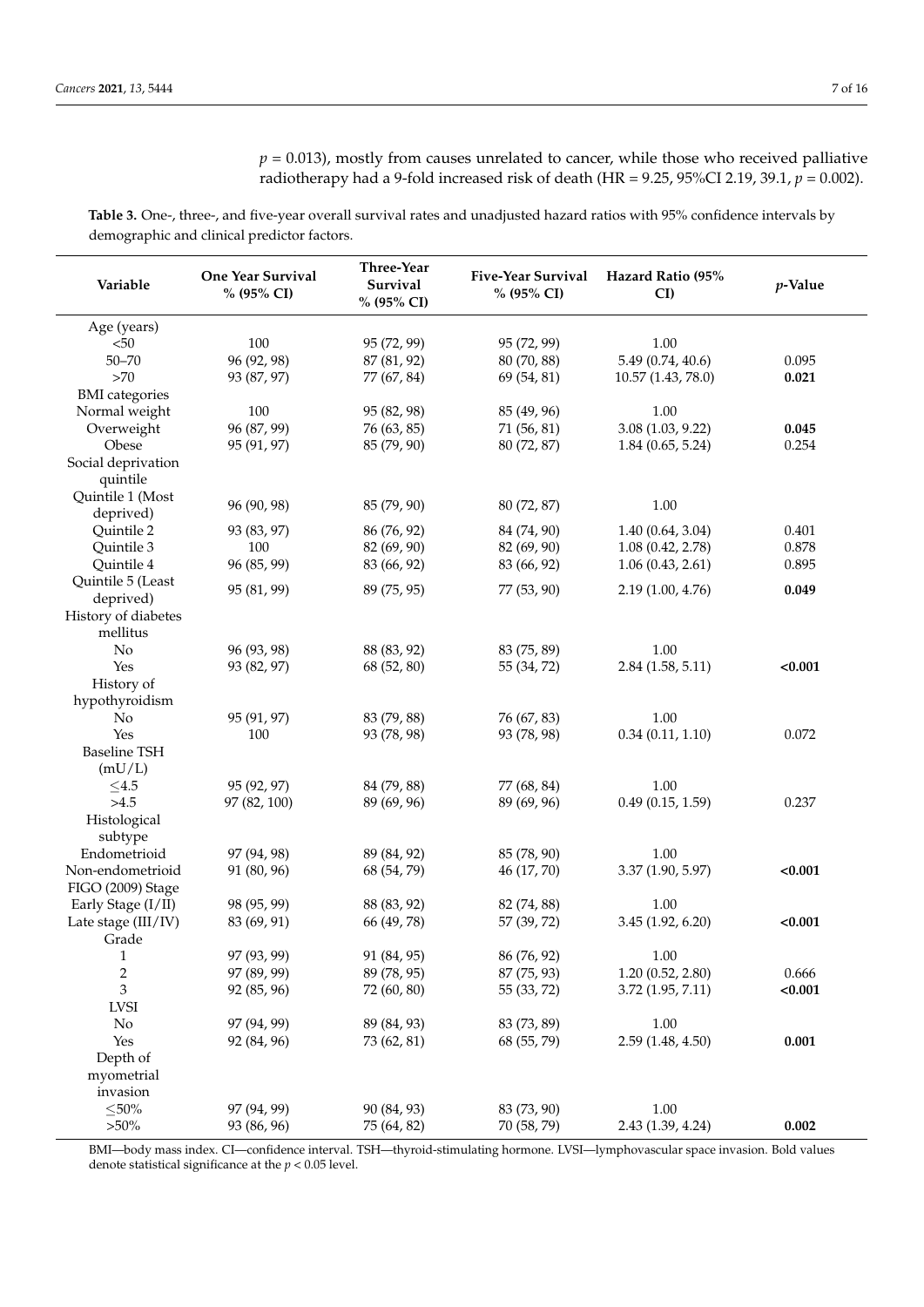Women with a clinical history of hypothyroidism had better survival outcomes (HR = 0.34, 95%CI 0.11, 1.10), although this did not reach statistical significance in the unadjusted model ( $p = 0.07$ ). After adjusting for age, BMI, socioeconomic deprivation quintile, type 2 diabetes mellitus, histological subtype, LVSI, depth of myometrial invasion, stage and grade of endometrial cancer, women with a history of hypothyroidism had a 78% reduced risk of death (adjusted HR = 0.22, 95%CI 0.06, 0.74, *p* = 0.02) compared to those without (Table [4\)](#page-7-0).

<span id="page-7-0"></span>**Table 4.** Adjusted Cox regression analysis of TSH prognostic groupings and survival from endometrial cancer.

| <b>Thyroid Marker</b>     | Hazard Ratio (95% CI)    | <i>p</i> -Value |
|---------------------------|--------------------------|-----------------|
|                           | Overall Survival         |                 |
| History of Hypothyroidism |                          |                 |
| No                        | 1.00                     |                 |
| Yes                       | $0.22$ (0.06, 0.74)      | 0.02            |
| Baseline TSH (mU/L)       |                          |                 |
| $<$ 4.5                   | 1.00                     |                 |
| >4.5                      | 0.48(0.14, 1.65)         | 0.25            |
|                           | Recurrence-free Survival |                 |
| History of Hypothyroidism |                          |                 |
| N <sub>0</sub>            | 1.00                     |                 |
| Yes                       | 0.17(0.04, 0.77)         | 0.02            |
| Baseline TSH (mU/L)       |                          |                 |
| $<$ 4.5                   | 1.00                     |                 |
| >4.5                      | 0.57(0.16, 2.05)         | 0.39            |
|                           | Cancer-Specific Survival |                 |
| History of Hypothyroidism |                          |                 |
| N <sub>0</sub>            | 1.00                     |                 |
| Yes                       | $0.21$ $(0.05, 0.98)$    | 0.04            |
| Baseline TSH (mU/L)       |                          |                 |
| $<$ 4.5                   | 1.00                     |                 |
| >4.5                      | 0.38(0.08, 1.82)         | 0.23            |

Adjusted for age, body mass index, social class, history of diabetes, FIGO stage, grade and histological subtype, lymphovascular space invasion, depth of myometrial invasion. CI—confidence interval. TSH—thyroidstimulating hormone. Bold values denote statistical significance at the *p* < 0.05 level.

There was no statistically significant difference in overall survival by biochemical thyroid status at endometrial cancer diagnosis either the whole cohort or in those without a history of hypothyroid (Figure [1A](#page-8-0),C).

Women with biochemical evidence of subclinical hypothyroidism had a 69% reduced risk of death (HR 0.31, 95%CI 0.09, 1.28) compared to euthyroid women while those with hyperthyroidism had a 21% increased risk (HR 1.21, 95%CI 0.29, 5.01), although these were not statistically significant (*p*-values 0.106 and 0.789, respectively). After adjustment for confounding factors, those with biochemical evidence of subclinical hypothyroidism had a 46% reduced risk of death (HR 0.54, 95%CI 0.12, 2.43) compared to euthyroid women while hyperthyroid women had a 67% increased risk (HR 1.67, 95%CI 0.37, 7.50,). The results remained statistically non-significant (*p*-values 0.424 and 0.503, respectively). We are unable to comment on the risk pattern for women with overt biochemical hypothyroidism due to the small numbers.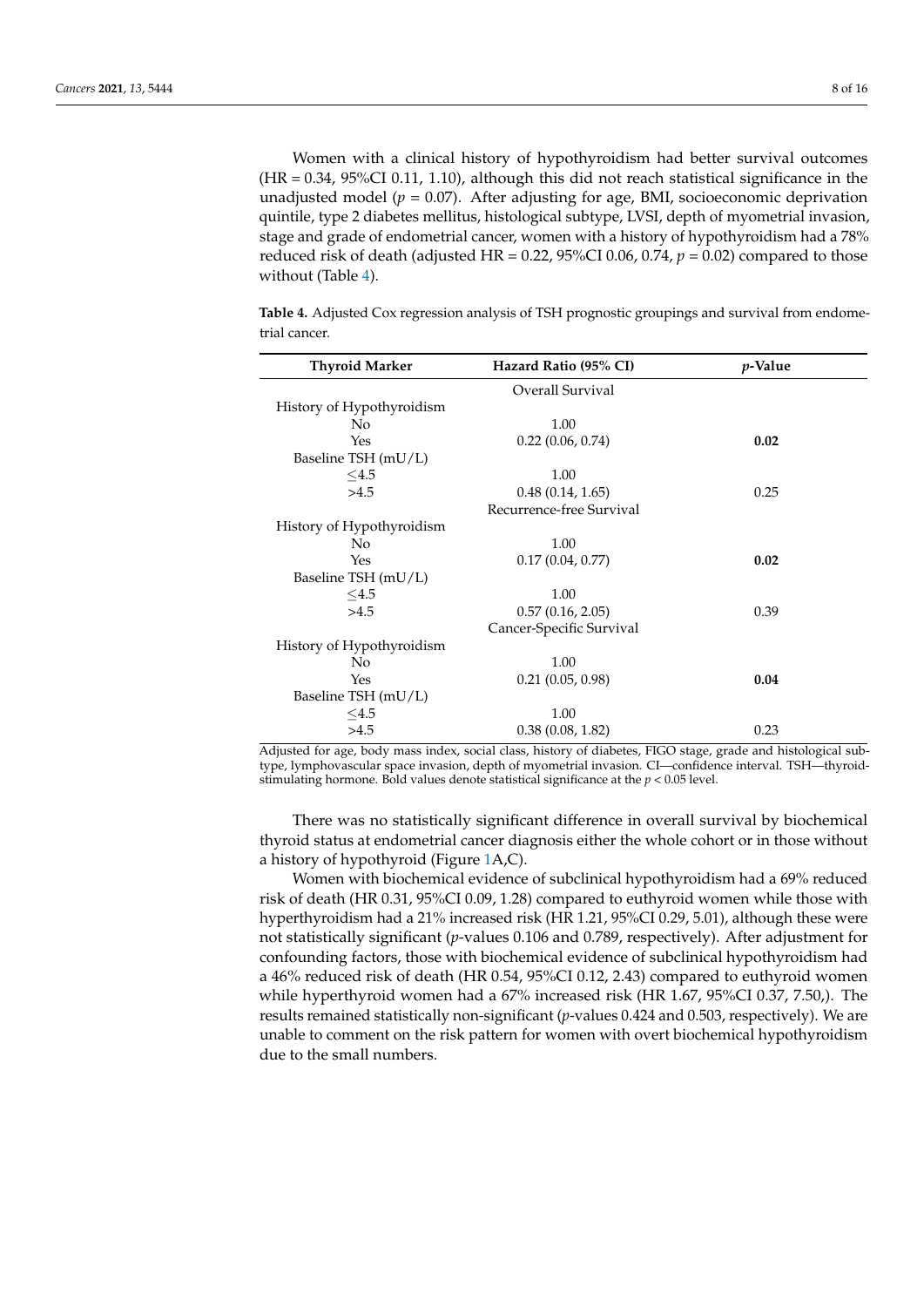<span id="page-8-0"></span>

Figure 1. Kaplan-Meier survival curves showing survival estimates by biochemical thyroid status at endometrial cancer diagnosis. (A) Overall survival estimates for the whole study cohort. (B) Cancer-specific survival estimates for the whole cohort. (C) Overall survival estimates for the cohort with no history of hypothyroidism. (D) Cancer-specific survival mates for the cohort with no history of hypothyroidism. estimates for the cohort with no history of hypothyroidism.

There was no evidence of an association between baseline TSH level and overall survival, either when considering TSH as a continuous variable (adjusted HR =  $0.98$ , 95%CI 0.85, 1.26,  $p = 0.810$  per unit increase) or at the clinically relevant cut-off of 4.5 mU/L (adjusted HR = 0.48, 95%CI 0.14, 1.65,  $p = 0.25$ ). There was also no evidence of an association between baseline FT4, TT3 or FT4/T3 ratio and overall survival (adjusted HR = 0.99, 95%CI 0.89, 1.11,  $p = 0.872$  adjusted HR = 1.02, 95%CI 0.40, 2.60,  $p = 0.973$ , and HR 1.01, 95%CI 0.89, 1.15,  $p = 0.835$ , respectively). We were unable to assess the impact of TPO antibodies on overall survival in the hypothyroid cohort due to the small number of events. However, for the whole cohort, there was no evidence of an association between baseline TPO antibody levels and overall survival (adjusted HR = 1.00, 95%CI 0.99, 1.01,  $p = 0.716$ ).

# 3.4. Recurrence-Free and Cancer-Specific Survival Outcomes

Over the study period, 38 (11.7%) women relapsed with a median time to recurrence of 13 months (IQR 7, 21). The overall recurrence-free survival rate was 93% (95%CI 89%, of 13 months (IQR 7, 21). The overall recurrence-free survival rate was 93% (95%CI 89%, 95%) at 12 months, 86% (95%CI 81%, 90%) at 36 months and 81% (95%CI 72%, 87%) at 60 months. Histological subtype, FIGO stage, grade, and history of type 2 diabetes at 60 months. Histological subtype, FIGO stage, grade, and history of type 2 diabetes mellitus were important predictors of disease recurrence (Table 5). Five-year recurrencefree survival rates were 94% and 78% in women with and without a clinical history of hypothyroidism, respectively. Women with a history of hypothyroidism had an 83% reduced risk of recurrence in multivariable analysis (adjusted HR = 0.17, 95%CI 0.04, 0.77,  $p = 0.02$ ).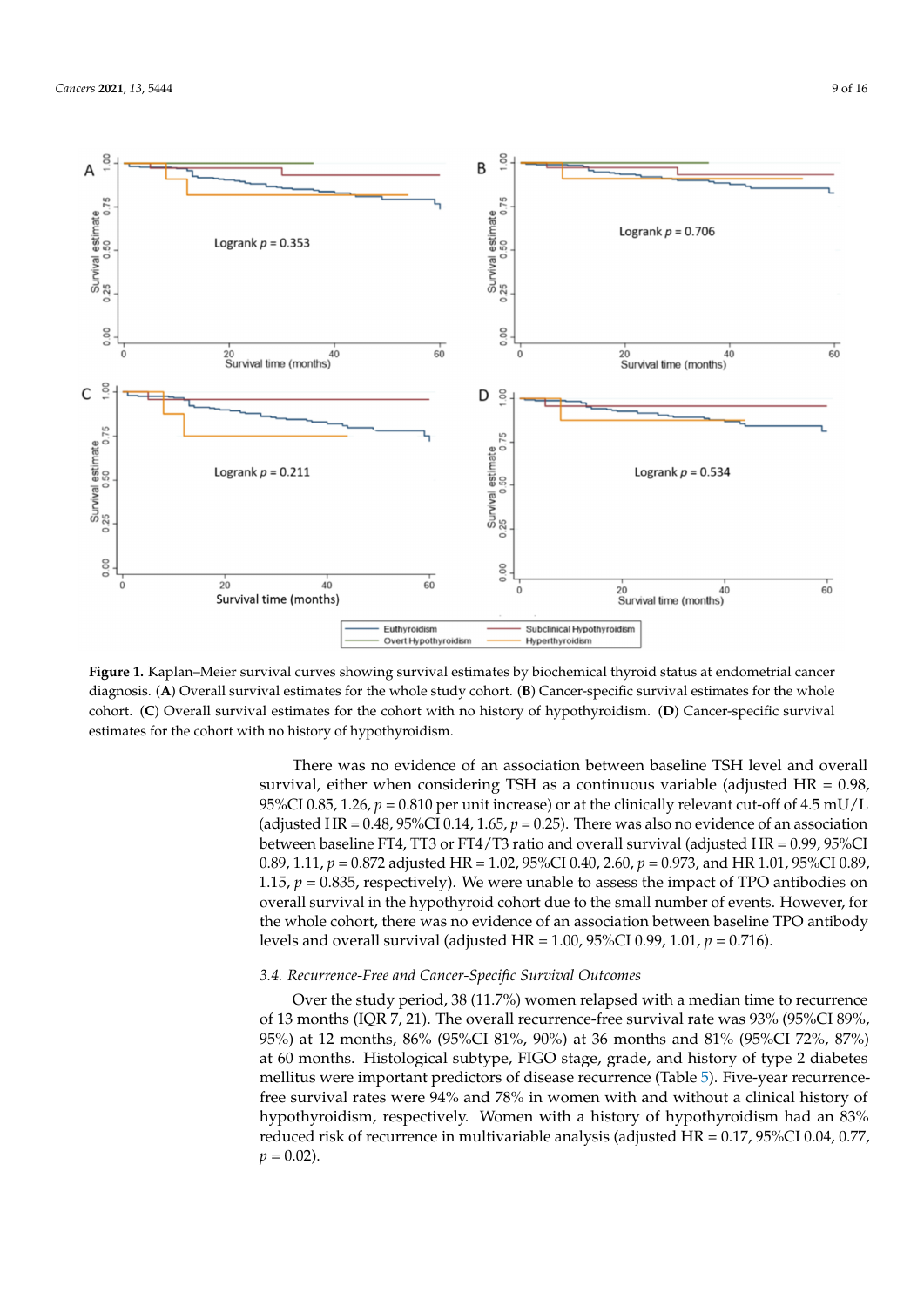Depth of myometrial invasion

| Variable              | <b>One Year Survival</b><br>% (95% CI) | <b>Three-Year Survival</b><br>% (95% CI) | <b>Five-Year Survival</b><br>% (95% CI) | <b>Hazard Ratio</b><br>$(95\% \text{ CI})$ | $p$ -Value |
|-----------------------|----------------------------------------|------------------------------------------|-----------------------------------------|--------------------------------------------|------------|
| Age                   |                                        |                                          |                                         |                                            |            |
| < 50                  | 100                                    | 97 (82, 99)                              | 97 (82, 99)                             | 1.00                                       |            |
| $50 - 70$             | 91 (85, 95)                            | 84 (76, 89)                              | 79 (69, 86)                             | 6.32(0.86, 46.8)                           | 0.071      |
| $>70$                 | 94 (87, 98)                            | 85 (74, 92)                              | 74 (47, 89)                             | 6.03(0.78, 46.4)                           | 0.084      |
| <b>BMI</b> categories |                                        |                                          |                                         |                                            |            |
| Normal weight         | 100                                    | 92 (76, 97)                              | 81 (50, 94)                             | 1.00                                       |            |
| Overweight            | 87 (75, 94)                            | 81 (65, 90)                              | 71 (44, 86)                             | 2.15(0.67, 6.85)                           | 0.166      |
| Obese                 | 94 (90, 97)                            | 87 (80, 91)                              | 84 (75, 90)                             | 1.34(0.46, 3.89)                           | 0.701      |
| Social deprivation    |                                        |                                          |                                         |                                            |            |
| quintile              |                                        |                                          |                                         |                                            |            |
| Quintile 1 (Most      |                                        |                                          |                                         |                                            |            |
| deprived)             | 94 (87, 97)                            | 84 (75, 90)                              | 84 (75, 90)                             | 1.00                                       |            |
| Quintile 2            | 94 (84, 98)                            | 84 (70, 92)                              | 84 (70, 92)                             | 1.03(0.45, 2.44)                           | 0.944      |
| Quintile 3            | 91 (75, 97)                            | 83 (63, 93)                              | 83 (63, 93)                             | 1.01(0.37, 2.78)                           | 0.986      |
| Quintile 4            | 100                                    | 95 (72, 99)                              | 88 (57, 97)                             | 0.29(0.07, 1.25)                           | 0.097      |
| Quintile 5 (Least     |                                        |                                          |                                         |                                            |            |
| deprived)             | 86 (69, 94)                            | 86 (69, 94)                              | 56 (17, 83)                             | 1.50(0.07, 1.25)                           | 0.380      |
| History of diabetes   |                                        |                                          |                                         |                                            |            |
| mellitus              |                                        |                                          |                                         |                                            |            |
| No                    | 94 (90, 97)                            | 89 (84, 93)                              | 82 (72, 89)                             | 1.00                                       |            |
| Yes                   | 87 (74, 94)                            | 67(47, 81)                               | 67(47, 81)                              | 2.49 (1.26, 4.94)                          | 0.009      |
| History of            |                                        |                                          |                                         |                                            |            |
| hypothyroidism        |                                        |                                          |                                         |                                            |            |
| No                    | 93 (89, 95)                            | 85 (79, 89)                              | 78 (67, 85)                             | 1.00                                       |            |
| Yes                   | 98 (84, 100)                           | 94 (78, 99)                              | 94 (78, 99)                             | 0.28(0.07, 1.16)                           | 0.078      |
| Baseline TSH (mU/L)   |                                        |                                          |                                         |                                            |            |
| ${\le}4.5$            | 93 (89, 96)                            | 85 (80, 90)                              | 79 (69, 86)                             | 1.00                                       |            |
| >4.5                  | 94 (79, 99)                            | 88 (64, 96)                              | 88 (64, 96)                             | 0.66(0.20, 2.16)                           | 0.495      |
| Histological subtype  |                                        |                                          |                                         |                                            |            |
| Endometrioid          | 96 (92, 97)                            | 91 (85, 94)                              | 89 (82, 93)                             | 1.00                                       |            |
| Non-endometrioid      | 83 (71, 90)                            | 67 (49, 79)                              | 33 (6.4, 64)                            | 4.56 (2.39, 8.69)                          | < 0.001    |
| FIGO (2009) Stage     |                                        |                                          |                                         |                                            |            |
| Early Stage (I/II)    | 97 (93, 98)                            | 90 (85, 94)                              | 84 (74, 91)                             | 1.00                                       |            |
| Late stage (III/IV)   | 71 (55, 83)                            | 59 (41, 73)                              | 59 (41, 73)                             | 5.55 (2.89, 10.7)                          | < 0.001    |
| Grade                 |                                        |                                          |                                         |                                            |            |
| $\mathbf{1}$          | 99 (95, 100)                           | 96 (88, 99)                              | 93 (78, 98)                             | 1.00                                       |            |
| $\overline{c}$        | 97 (89, 99)                            | 88 (76, 94)                              | 88 (76, 94)                             | 3.22 (0.94, 11.0)                          | 0.062      |
| 3                     | 80 (70, 88)                            | 67 (54, 77)                              | 49 (26, 69)                             | 13.64 (4.75, 39.2)                         | < 0.001    |
| <b>LVSI</b>           |                                        |                                          |                                         |                                            |            |
| No                    | 97 (93, 98)                            | 93 (88, 96)                              | 88 (76, 94)                             | 1.00                                       |            |
| Yes                   | 84 (75, 91)                            | 67 (54, 77)                              | 62 (46, 74)                             | 5.54 (2.83, 10.84)                         | < 0.001    |

<span id="page-9-0"></span>**Table 5.** One, three and five-year recurrence-free survival rates and unadjusted recurrence hazard ratios and 95% confidence intervals by TSH groupings, demographic and clinical predictor factors.

BMI—body mass index. CI—confidence interval. TSH—thyroid-stimulating hormone. LVSI—lymphovascular space invasion. Bold values denote statistical significance at the *p* < 0.05 level.

>50% 86 (77, 91) 72 (60, 81) 68 (53, 79) 3.82 (1.98, 7.40) **<0.001**

 $\leq$ 50% 97 (93, 99) 92 (86, 96) 86 (74, 93) 1.00

There was no evidence of an association between biochemical thyroid status at endometrial cancer diagnosis and disease recurrence. There was no evidence of an association between baseline TSH and risk of recurrence (adjusted HR = 0.57, 95%CI 0.16, 2.05, *p* = 0.39 at  $TSH > 4.5$  mU/L). When analysed as continuous variables, there was no evidence of an association between baseline FT4, TT3, FT4/T3, or TPO antibodies and disease recurrence in adjusted or unadjusted analyses.

Women with a clinical history of hypothyroidism had a 79% reduced risk of cancerspecific mortality (adjusted HR =  $0.21$ ,  $95\%$ CI 0.05, 0.98,  $p = 0.04$ ) compared to those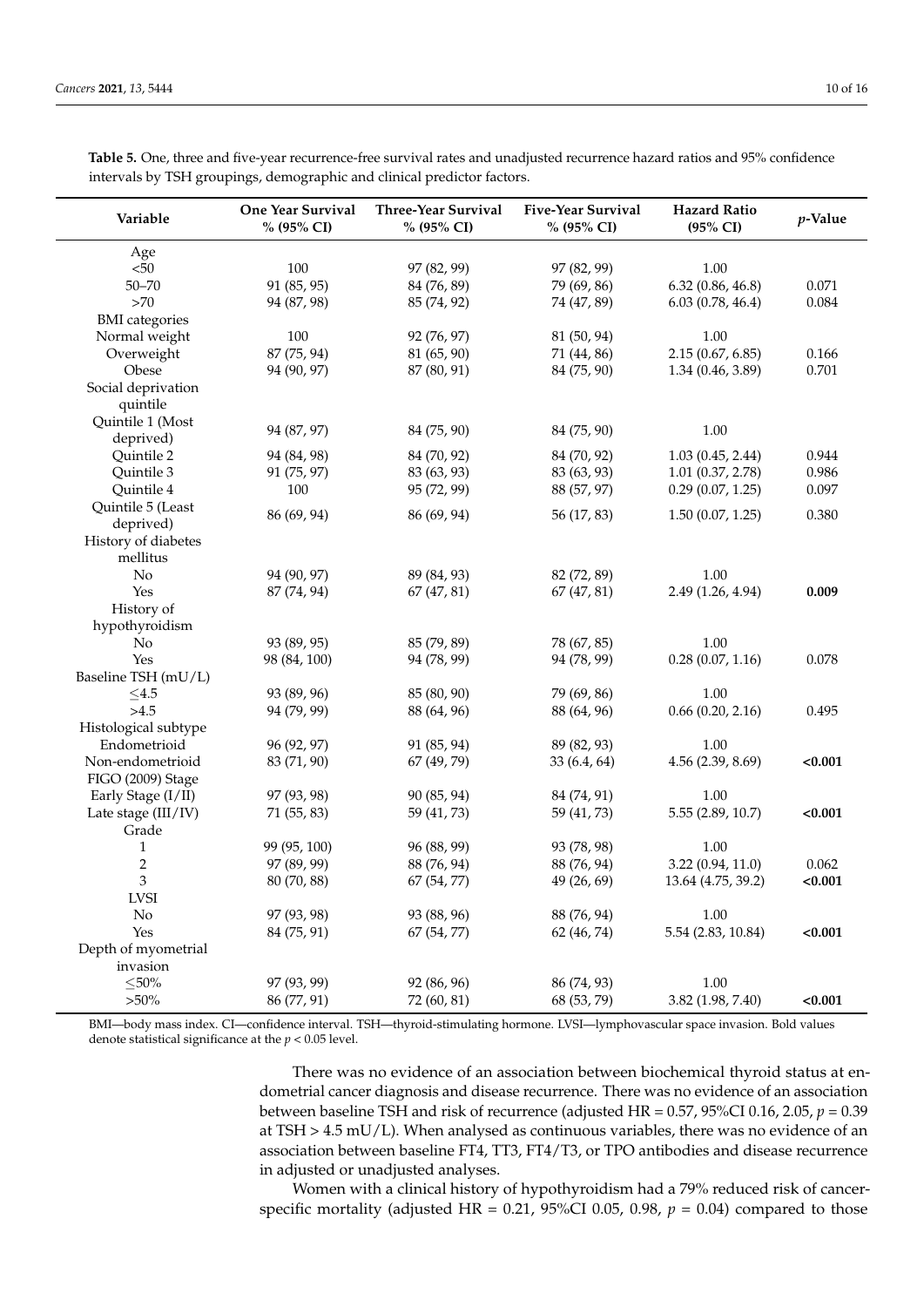without. There was no evidence of an association between cancer-specific survival and biochemical thyroid status at endometrial cancer diagnosis in either the whole cohort or in those without a history of hypothyroid (Figure [1B](#page-8-0),D). Adjusted hazard ratios for women with biochemical evidence of subclinical hypothyroidism and hyperthyroidism were 0.68 (95%CI 0.14, 3.29, *p* = 0.627) and 1.59 (95% CI 0.19, 13.26, *p* = 0.666) respectively, in comparison to euthyroid women.

There was also no evidence of an association between serum thyroid hormone levels at baseline (TSH, FT4, TT3, FT4/T3, nor TPO antibody levels) and cancer-specific mortality.

# **4. Discussion**

In this study, we explored the impact of clinical and biochemical thyroid dysfunction on the survival outcomes of a cohort of women treated for endometrial cancer in the North West of England. In total, 15.3% of women had a prior diagnosis of hypothyroidism, and a further 8.5% had biochemical evidence of subclinical hypothyroidism on baseline bloods. Women with a diagnosis of hypothyroidism had improved overall, endometrial cancer-specific, and recurrence-free survival compared to those without. After adjustment for known confounders, there was no statistically significant evidence of an association between survival outcomes and biochemical thyroid dysfunction at endometrial cancer diagnosis. However, we observed that women with evidence of subclinical hypothyroidism had improved survival compared to those who were euthyroid, and those with evidence of hyperthyroidism had worse survival. More research is now needed to confirm these findings, particularly given their potential therapeutic implications.

Our findings support much of the current literature regarding thyroid dysfunction and survival outcomes in cancer. A link was first suggested over a century ago [\[29\]](#page-14-17), and since then, epidemiological and clinical trial data suggest that thyroid dysfunction not only influences the risk of certain solid cancers but also impacts survival after treatment for those cancers [\[5](#page-13-4)[,22](#page-14-10)[,30\]](#page-14-18). There is accumulating evidence from pre-clinical and animal models to support a role for thyroid hormones in cancer initiation, growth, and progression that can be reversed by their biochemical or surgical withdrawal [\[5](#page-13-4)[–7\]](#page-13-5). In health, thyroid hormones influence metabolism through binding to the intranuclear thyroid hormone receptors (TR) α and β. This activates downstream signalling pathways and triggers the production of transcription factors that regulate metabolic function [\[7\]](#page-13-5). Thyroid hormones also bind to integrin  $\alpha v \beta 3$  on the cell surface to activate the phosphatidylinositol-3-kinase (PI3K-Akt) and the mammalian target of rapamycin (-mTOR) signalling pathways as well as the mitogen-activated protein kinase/extracellular signal-related kinase 1/2 (MAPK/ERK 1/2) pathways, with downstream effects on metabolism and cellular proliferation [\[31\]](#page-14-19).

In cancer, changes in circulating levels of thyroid hormones due to thyroid disease and/or altered tumour expression of their receptors may impact tumour growth, invasion, and metastatic potential, and this has been reported in several cancer types, including glioma, myeloma, breast, lung and ovarian cancer [\[7\]](#page-13-5). Pique and colleagues applied a novel computational tool, receptLoss, to gene expression data from The CancerGenome Atlas (TCGA) and found an association between thyroid hormone receptor beta (THRB) expression loss and increased five-year survival in women with endometrial cancer [\[32\]](#page-14-20). Tumours with THRB expression loss were noted to be enriched with microsatellite instable molecular subtypes of endometrial cancer [\[32\]](#page-14-20). The thyroid hormone receptor beta, encoded by the THRB gene, plays a crucial role in normal development, growth, and metabolism. A gain of function mutation in the THRB gene leads to resistance to thyroid hormone syndrome, a condition characterised by elevated thyroid hormone levels, normal or mildly elevated TSH, and goitre [\[33\]](#page-14-21). An expression loss of THRB is therefore expected to result in reduced thyroid hormone levels. Thus, the finding by Pique and colleagues is consistent with our finding of an improved survival outcome in women with a diagnosis of hypothyroidism. Shinderman-Mama et al. (2016) demonstrated that integrin αvβ3 is overexpressed in ovarian cancer, and its activation stimulates tumour growth and migration, suggesting inhibition of this axis could provide a therapeutic strategy [\[34\]](#page-15-0). Crosstalk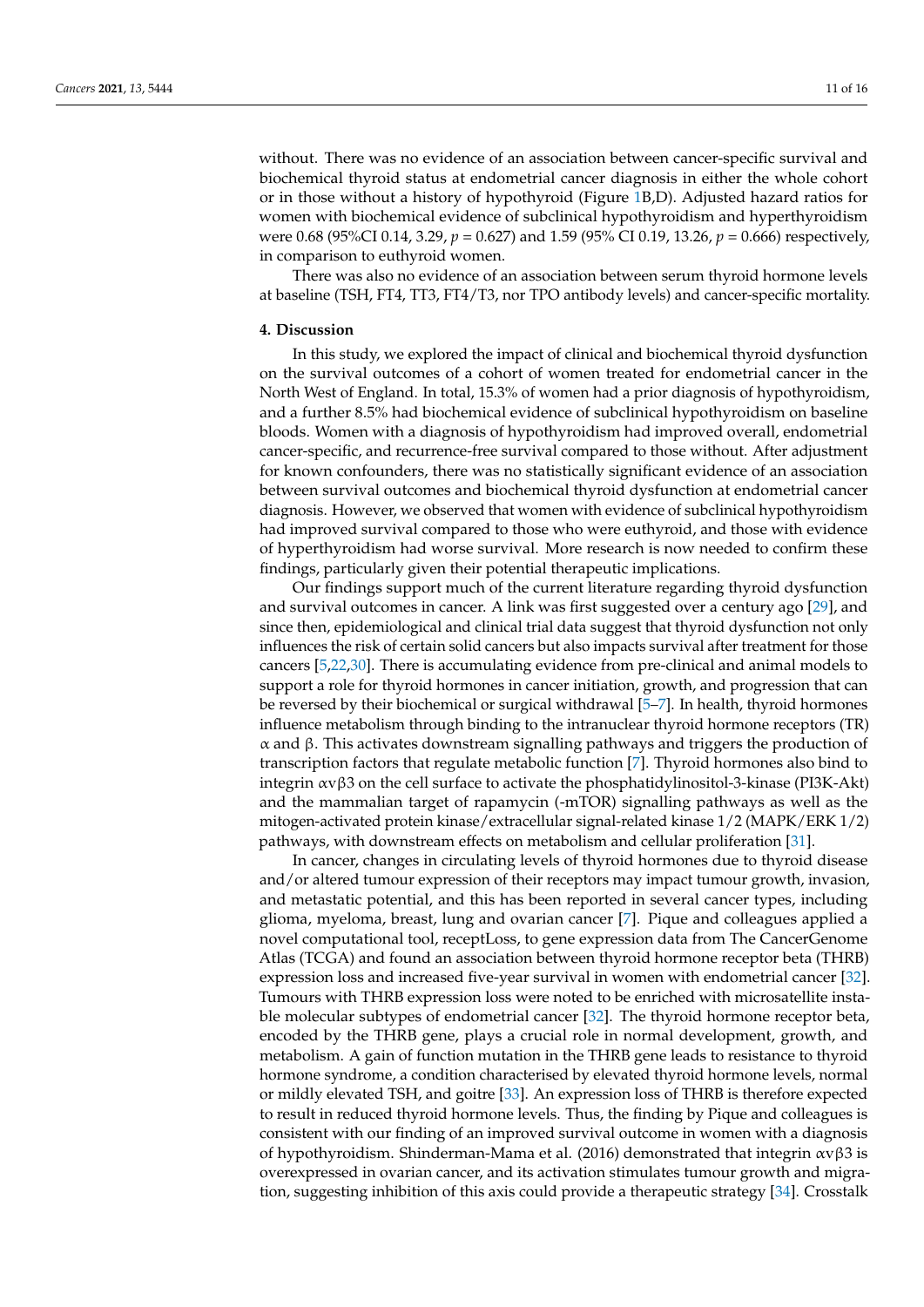between thyroid hormone activation of integrin  $\alpha v \beta 3$  and oestrogen signalling pathways has been shown to promote cancer cell proliferation in oestrogen-driven tumours [\[35\]](#page-15-1). For instance, thyroid hormone activation of the MAPK/ERK 1/2 pathway in breast cancer cells phosphorylates oestrogen receptor-α (ERα), which in turn promotes cellular proliferation and tumour growth [\[36,](#page-15-2)[37\]](#page-15-3). Crosstalk between thyroid hormone activation of integrin αvβ3 and ERα has also been shown to stimulate ovarian cancer growth [\[38\]](#page-15-4). Around 80% of endometrial cancers are endometrioid tumours caused by overstimulation of the PI3K-Akt-mTOR and MAPK/ERK1/2 signalling pathways by unopposed oestrogen [\[39\]](#page-15-5). Upregulation of integrin  $\alpha v \beta 3$  by endometrial cancer cells has been associated with aggres-sive tumour biology [\[40\]](#page-15-6). Integrin  $\alpha \beta 3$  is expressed on both endometrioid and serous-type endometrial tumour cells, suggesting that signalling via this pathway is common across both type I and type II endometrial cancers [\[41,](#page-15-7)[42\]](#page-15-8). The generally low levels of T4 in women with hypothyroidism would be expected to have less effect on integrin avβ3 expressed in both type I and II endometrial cancers, leading to suitable outcomes. We hypothesise that increased physiological levels of circulating thyroid hormone promote cell growth and invasiveness in both type I and type II endometrial cancers, while reduced concentrations, as seen in clinical hypothyroidism, have the opposite effect. Indeed, in our study, those with biochemical evidence of subclinical hypothyroidism had improved overall survival compared with those who were euthyroid (HR 0.31, 95%CI 0.09, 1.28), whereas those with hyperthyroidism had a worse survival (HR 1.21, 95%CI 0.29, 5.01), although these findings did not reach statistical significance. This may be explained by the relatively small number of patients in our cohort with biochemical thyroid dysfunction at endometrial cancer diagnosis, and therefore were underpowered to show an effect. The number of women with overt biochemical hypothyroidism at baseline was too small to comment on.

Clinically, those with a history of hypothyroidism who are adequately treated with thyroid hormone replacement are considered euthyroid, reflected by their serum TSH. In our cohort, 58% of women with a clinical history of hypothyroidism were biochemically euthyroid, and a further 27% were found to have subclinical hypothyroidism at endometrial cancer diagnosis. What is unexpected is that despite only 15% demonstrating overt biochemical thyroid dysfunction at the time of endometrial cancer diagnosis, women with a clinical history were observed to have significantly improved survival outcomes. Women with a diagnosis of hypothyroidism had a significantly higher T4:T3 ratio than those without (median 10.7 vs. 8.1,  $p = 0.001$ ). These findings have been observed in a large retrospective study of 1692 patients with metastatic brain cancer, whereby those with a history of hypothyroidism had longer median survival than those who did not (31 months vs. 21 months,  $p = 0.0026$ ) and was independently associated with survival in the multivariate analysis (HR = 0.76, 95%CI 0.63–0.91, *p* = 0.0034) [\[15\]](#page-14-5). Levothyroxine (T4) monotherapy is standard management for hypothyroidism, and once commenced, the dosage is titrated until serum TSH is within the normal range [\[43\]](#page-15-9). However, there is evidence to suggest that serum TSH may not reflect the thyroid status of peripheral tissues. T4 is converted to the bioactive T3 intracellularly in peripheral tissues by type 1 and type 2 iodothyronine deiodinases [\[44\]](#page-15-10). It has been shown that patients treated with levothyroxine may not achieve the required serum levels of T3, suggesting inadequate peripheral conversion leading to an increased T4:T3 ratio that, in a number of patients, never reaches the level required of those who are euthyroid despite a normal serum TSH, and this is observed more frequently in the female and aged populations [\[45\]](#page-15-11). This suggests that despite adequate thyroid hormone replacement and normal serum TSH, there may be persistent intracellular hypothyroid status in peripheral tissues and tumour tissues, with downstream consequences for cellular proliferation and growth, a hypothesis that might explain our findings.

Only one previous study investigated the association between thyroid function and survival after treatment for endometrial cancer [\[20\]](#page-14-8). Women with a pre-treatment TSH > 2.5 mU/L had a 2-fold increased risk of recurrence (HR = 2.1, 95%CI 0.9–4.8, *p* 0.057) and a nearly 3-fold increased disease-specific mortality (HR = 2.7, 95%CI 1.1–6.7, *p* 0.03)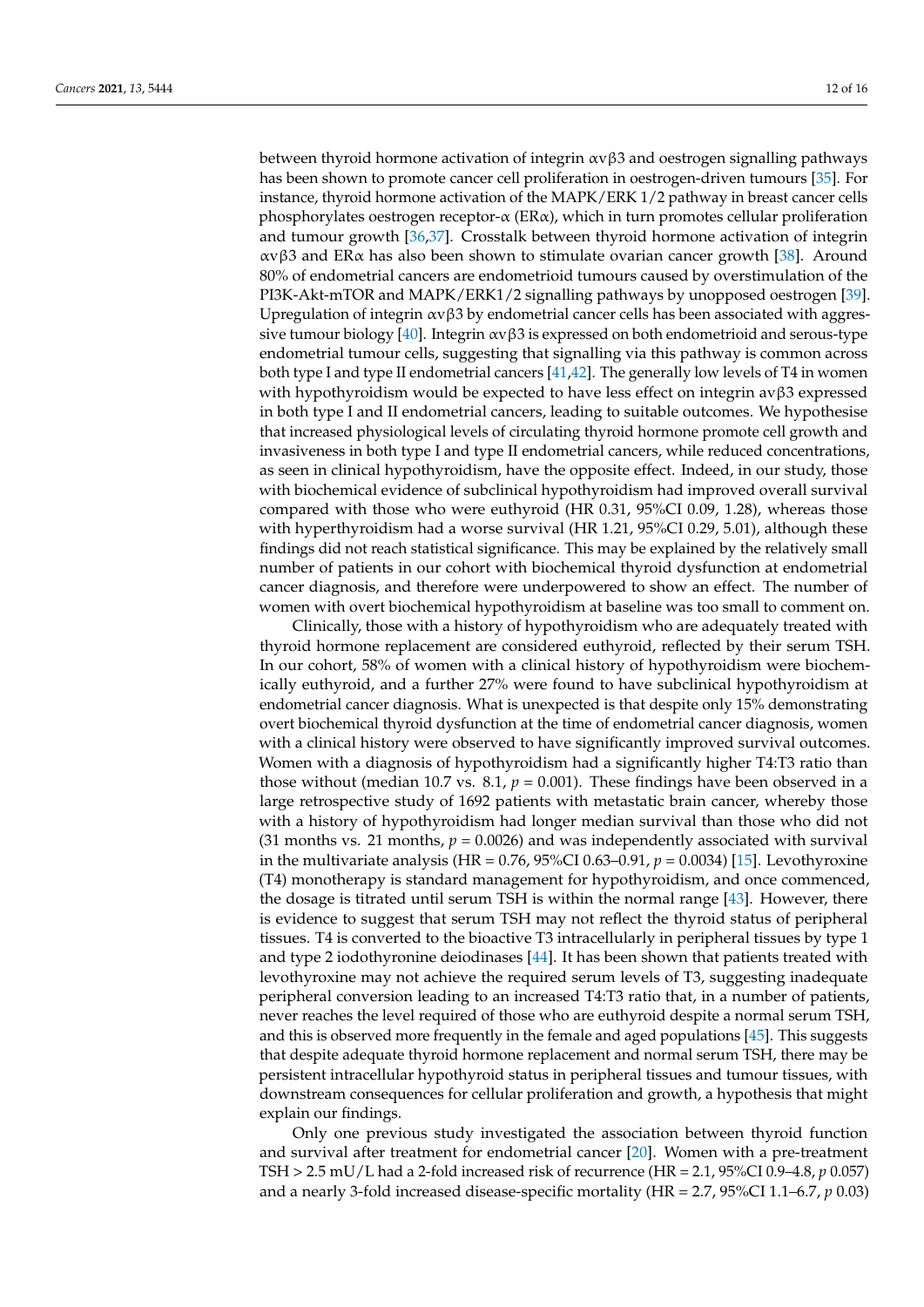than women with TSH < 2.5 mU/L. While these findings directly contradict ours. There are some important differences between the studies that limit their comparability. First, the authors did not have information on clinical thyroid status for their study participants. Second, they base their analysis on a TSH cut-off that does not mirror that used in current clinical practice [\[27\]](#page-14-15). Third, they did not include T4 and T3 in their analyses, and therefore we do not know the impact of these hormones and biochemical thyroid status at baseline on survival. While 26/199 patients had TSH > 2.5 mU/L, we do not know how many had TSH > 4.5 mU/L, and the number is likely too low to allow robust conclusions. Fourth, they did not see the expected relationship between age, histological subtype, and endometrial cancer survival outcomes and failed to adjust for LVSI or myometrial invasion, key prognostic variables that could explain their results.

We found a 15% prevalence of clinical hypothyroidism in women newly diagnosed with endometrial cancer. Most were biochemically euthyroid, but 30% had elevated serum TSH levels, suggesting suboptimal thyroid replacement therapy or inappropriate reference ranges [\[46,](#page-15-12)[47\]](#page-15-13). There were very few women with overt, untreated thyroid disease, but 16% of the study population had biochemical evidence of an under or over-active thyroid at baseline. This is a higher rate of thyroid dysfunction than expected, even when taking into account the female sex and age profile of the cohort [\[48\]](#page-15-14). In addition, two-thirds of our patients were obese, and nearly one-fifth had a diagnosis of type 2 diabetes mellitus. A high rate of obesity, insulin resistance, and metabolic dysfunction is well documented amongst endometrial cancer survivors [\[49](#page-15-15)[,50\]](#page-15-16) and contributes to their increased risk of cardiovascular disease [\[51](#page-15-17)[–53\]](#page-15-18). Thus, optimising body weight, promoting healthy eating and exercise, and screening for and treating cardiovascular risk factors are all important considerations after treatment for endometrial cancer [\[54,](#page-15-19)[55\]](#page-15-20). It is intriguing that a history of hypothyroidism is associated with better survival outcomes in this group. If confirmed in larger studies, it could provide a therapeutic strategy for poor prognosis endometrial cancer patients. In metastatic renal cell carcinoma, sunitinib-induced hypothyroidism is associated with improved progression-free survival [\[8–](#page-13-6)[10\]](#page-14-0), and thyroid dysfunction caused by immune checkpoint inhibition portends suitable outcomes in several cancer types [\[56](#page-15-21)[,57\]](#page-15-22). Inhibition of the cell adhesion molecule integrin  $\alpha$ νβ3 could provide a novel targeted treatment strategy for endometrial and other cancers. Of course, our findings remain an association only, and we cannot prove a causal relationship. Further larger pre-clinical and clinical studies are required to confirm our findings and to identify the underlying causal mechanisms to allow the development of potential treatment targets.

To our knowledge, this is the first study to explore the impact of clinical and biochemical thyroid dysfunction on endometrial cancer survival outcomes. Strengths of our work include the large, prospectively maintained database with detailed clinico-pathological data and survival outcomes over a 35-month median follow-up. Survival events were collected from clinic letters and cause of death verified from death certificates, and so were up to date and accurate; however, the small number of events observed in our cohort may be a limitation of our work. While a diagnosis of hypothyroidism correlated with survival outcomes, biochemical thyroid dysfunction at endometrial cancer diagnosis did not. This may be explained by the fact that women with a diagnosis of hypothyroidism were already on levothyroxine, which would have altered their thyroid function at study entry. The diagnosis of hypothyroidism was confirmed by GP records; however, we did not record the duration of symptoms, date of diagnosis, or dose of thyroid replacement therapy. While the classically applied endometrial cancer prognostic parameters such as stage, grade, histological subtype, lymphovascular space invasion, and depth of myometrial invasion all demonstrated the expected prognostic associations with endometrial cancer, the relatively low number of women with a diagnosis of hypothyroidism affects the reliability of our conclusions. We were only able to measure biochemical thyroid function at baseline, which provides a snapshot of thyroid status at the time of endometrial cancer diagnosis, but does not take into account biological variations or changes in thyroid replacement therapy over time. We did not prescribe levothyroxine for women with subclinical hypothyroidism on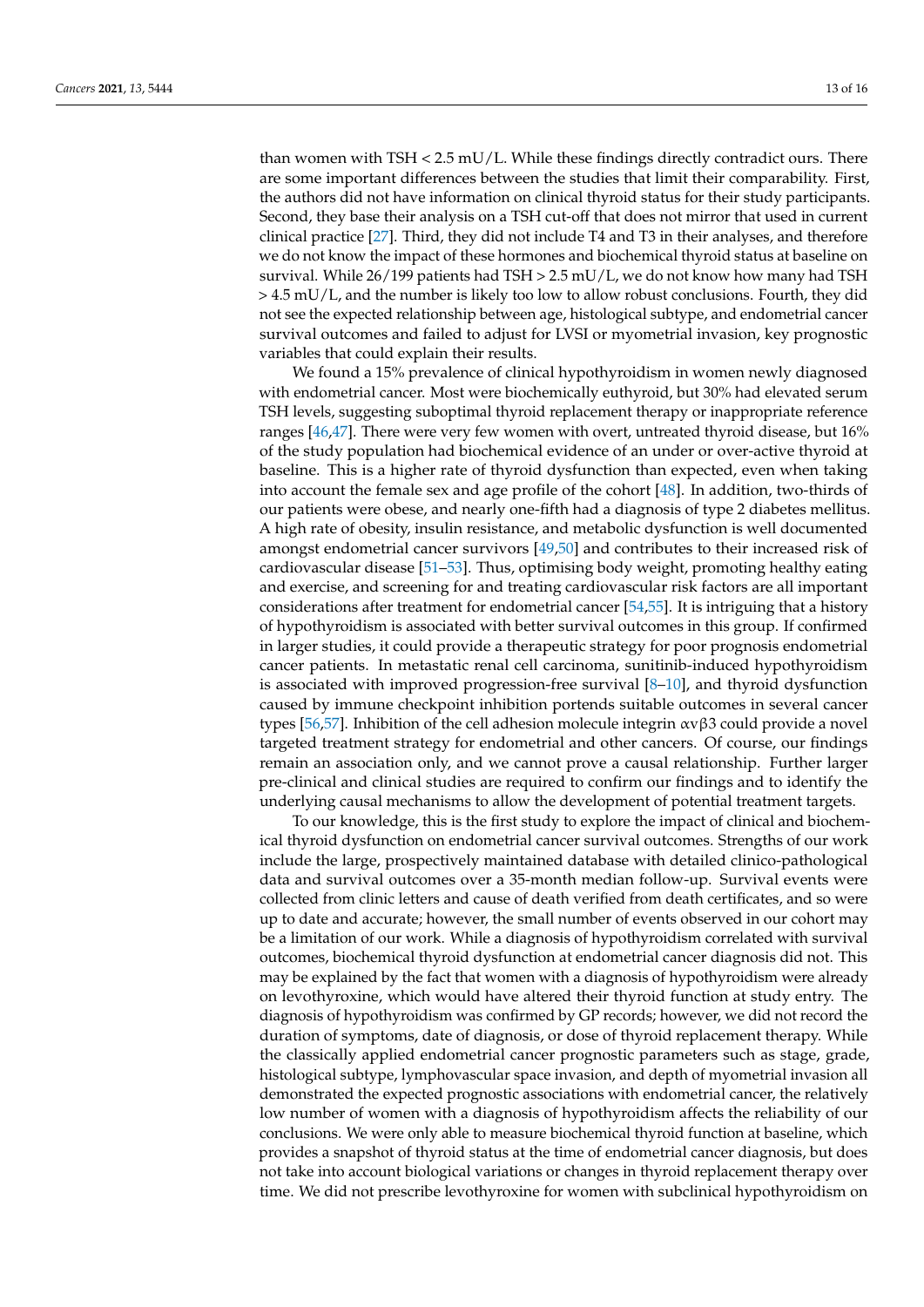their baseline bloods, and neither did we record clinical thyroid dysfunction diagnosed during follow-up. The lack of smoking status data is a limitation since smoking is associated with lower serum TSH and TPOAb levels [\[58\]](#page-15-23). This may be relevant if smoking has an adverse effect on endometrial cancer survival outcomes. The single centre nature of our study is a weakness since we cannot necessarily extrapolate our findings to other cancer centres in the U.K. or elsewhere, where case mix and prevalence of clinical and biochemical thyroid dysfunction in women newly diagnosed with endometrial cancer may differ.

#### **5. Conclusions**

In summary, we report an association between a clinical history of hypothyroidism and endometrial cancer survival outcomes. Large, well-designed longitudinal studies are now needed to confirm this finding and elucidate the mechanisms underpinning it.

**Author Contributions:** E.J.C. was principal investigator for the study and is its guarantor. E.J.C. obtained funding. E.J.C. designed the study and supervised its execution. C.E.B. performed the Lumipulse assays. D.A.D. measured TPO antibody levels. C.E.B., L.H., N.A.J.R. and Y.L.W. collated survival outcomes. S.R. provided expert comment and directed analyses. K.N. and C.E.B. performed statistical analyses. C.E.B. and E.J.C. wrote the manuscript. K.N. and E.J.C. addressed reviewer comments. All authors provided critical comment, edited the manuscript, and approved its final version. All authors have read and agreed to the published version of the manuscript.

**Funding:** C.E.B. is supported by a Manchester University NHS Foundation Trust Clinical Research Fellowship. K.N. is supported by a Cancer Research U.K. (CRUK) Manchester Cancer Research Centre Clinical Research Fellowship (C147/A25254). N.A.J.R. was supported by a Medical Research Council Doctoral Research Fellowship (MR/M018431/1). Y.L.W. is supported by a National Institute for Health Research (NIHR) Academic Clinical Lectureship. E.J.C. is supported by the NIHR Manchester Biomedical Research Centre (IS-BRC-1215-20007) and an NIHR Advanced Fellowship (NIHR300650).

**Institutional Review Board Statement:** This study received ethical approval from the North West Research Ethics Committee reference 15/NW/0733.

**Informed Consent Statement:** All participants provided written, informed consent.

**Data Availability Statement:** Anonymised data are available upon reasonable request to the corresponding author.

**Acknowledgments:** We would like to thank the women who participated in this study and the clinical team who cared for them.

**Conflicts of Interest:** The authors declare no conflict of interest.

#### **References**

- <span id="page-13-0"></span>1. Cancer Research UK. Uterine Cancer Incidence Statistics. Available online: [https://www.cancerresearchuk.org/health](https://www.cancerresearchuk.org/health-professional/cancer-statistics/statistics-by-cancer-type/uterine-cancer/incidence)[professional/cancer-statistics/statistics-by-cancer-type/uterine-cancer/incidence](https://www.cancerresearchuk.org/health-professional/cancer-statistics/statistics-by-cancer-type/uterine-cancer/incidence) (accessed on 1 August 2021).
- <span id="page-13-1"></span>2. Jones, E.R.; O'Flynn, H.; Njoku, K.; Crosbie, E.J. Detecting endometrial cancer. *Obstet. Gynaecol.* **2021**, *23*, 103–112. [\[CrossRef\]](http://doi.org/10.1111/tog.12722)
- <span id="page-13-2"></span>3. Crosbie, E.; Morrison, J. The emerging epidemic of endometrial cancer: Time to take action. *Cochrane Database Syst. Rev.* **2014**, *2014*, ED000095. [\[CrossRef\]](http://doi.org/10.1002/14651858.ed000095)
- <span id="page-13-3"></span>4. Anyetei-Anum, C.S.; Roggero, V.R.; Allison, L.A. Thyroid hormone receptor localization in target tissues. *J. Endocrinol.* **2018**, *237*, R19–R34. [\[CrossRef\]](http://doi.org/10.1530/JOE-17-0708) [\[PubMed\]](http://www.ncbi.nlm.nih.gov/pubmed/29440347)
- <span id="page-13-4"></span>5. Moeller, L.C.; Führer, D. Thyroid hormone, thyroid hormone receptors, and cancer: A clinical perspective. *Endocr. Relat. Cancer* **2013**, *20*, R19–R29. [\[CrossRef\]](http://doi.org/10.1530/ERC-12-0219) [\[PubMed\]](http://www.ncbi.nlm.nih.gov/pubmed/23319493)
- 6. Hercbergs, A.H.; Ashur-Fabian, O.; Garfield, D. Thyroid hormones and cancer: Clinical studies of hypothyroidism in oncology. *Curr. Opin. Endocrinol. Diabetes Obes.* **2010**, *17*, 432–436. [\[CrossRef\]](http://doi.org/10.1097/MED.0b013e32833d9710) [\[PubMed\]](http://www.ncbi.nlm.nih.gov/pubmed/20689420)
- <span id="page-13-5"></span>7. Goemann, I.; Romitti, M.; Meyer, E.L.D.S.; Wajner, S.; Maia, A.L. Role of thyroid hormones in the neoplastic process: An overview. *Endocr. Relat. Cancer* **2017**, *24*, R367–R385. [\[CrossRef\]](http://doi.org/10.1530/ERC-17-0192)
- <span id="page-13-6"></span>8. Schmidinger, M.; Vogl, U.M.; Bojic, M.; Lamm, W.; Heinzl, H.; Haitel, A.; Zielinski, C.C. Hypothyroidism in patients with renal cell carcinoma: Blessing or curse? *Cancer* **2011**, *117*, 534–544. [\[CrossRef\]](http://doi.org/10.1002/cncr.25422)
- 9. Riesenbeck, L.M.; Bierer, S.; Hoffmeister, I.; Köpke, T.; Papavassilis, P.; Hertle, L.; Thielen, B.; Herrmann, E. Hypothyroidism correlates with a better prognosis in metastatic renal cancer patients treated with sorafenib or sunitinib. *World J. Urol.* **2010**, *29*, 807–813. [\[CrossRef\]](http://doi.org/10.1007/s00345-010-0627-2)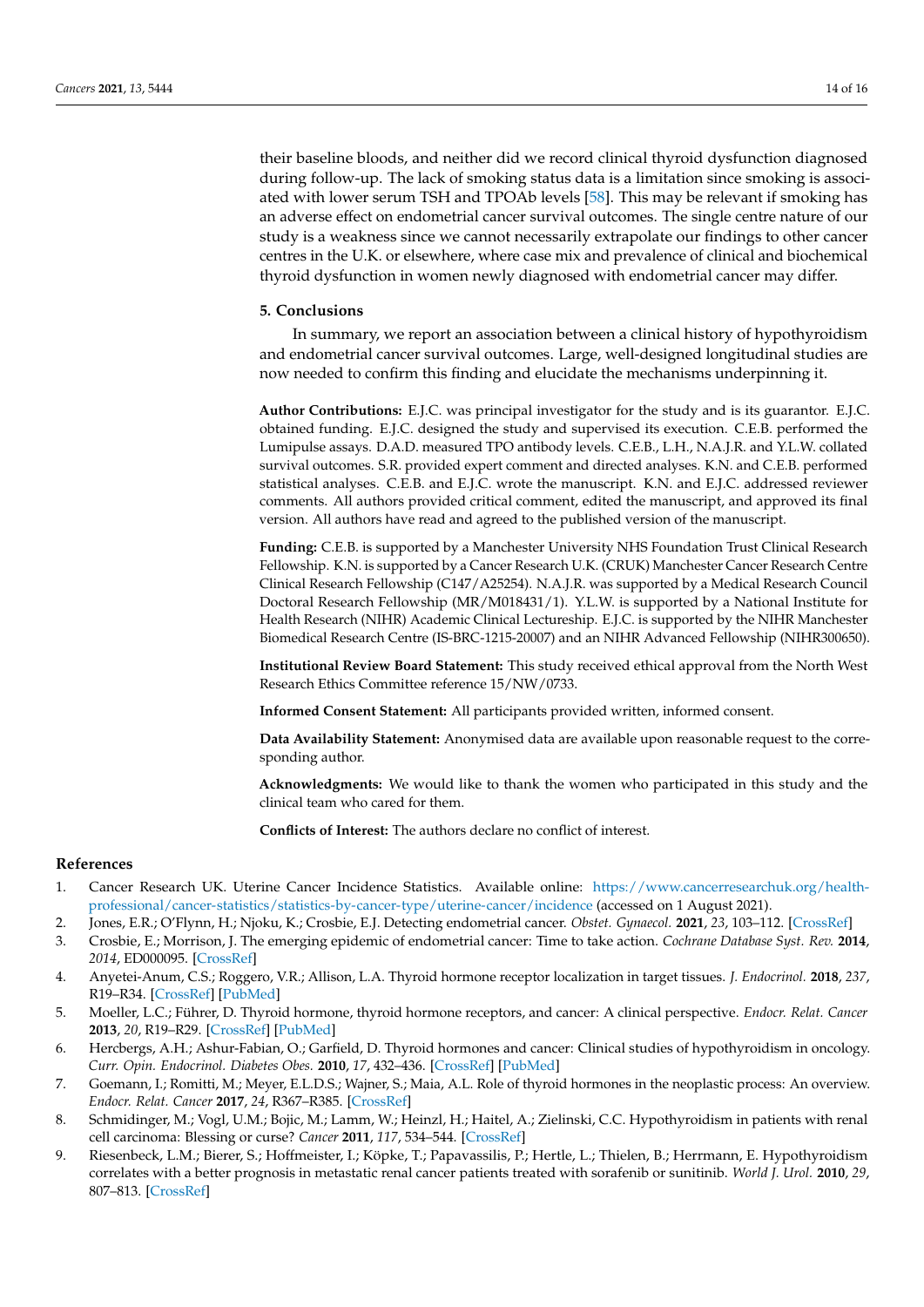- <span id="page-14-0"></span>10. Baldazzi, V.; Tassi, R.; Lapini, A.; Santomaggio, C.; Carini, M.; Mazzanti, R. The impact of sunitinib-induced hypothyroidism on progression-free survival of metastatic renal cancer patients: A prospective single-center study. *Urol. Oncol. Semin. Orig. Investig.* **2012**, *30*, 704–710. [\[CrossRef\]](http://doi.org/10.1016/j.urolonc.2010.07.015)
- <span id="page-14-1"></span>11. Cristofanilli, M.; Yamamura, Y.; Kau, S.W.; Bevers, T.; Strom, S.; Patangan, M.; Hortobagyi, G.N. Thyroid hormone and breast carcinoma. Primary hypothyroidism is associated with a reduced incidence of primary breast carcinoma. *Cancer* **2005**, *103*, 1122–1128. [\[CrossRef\]](http://doi.org/10.1002/cncr.20881)
- <span id="page-14-2"></span>12. Goldman, M.B.; Monson, R.R.; Maloof, F. Benign thyroid diseases and the risk of death from breast cancer. *Oncology* **1992**, *49*, 461–466. [\[CrossRef\]](http://doi.org/10.1159/000227093)
- <span id="page-14-3"></span>13. Hercbergs, A.; Mason, J.; Reddy, C.; Elson, P. Thyroid hormones and lung cancer: Primary hypothyroidism is prognostically sig-nificant for survival in lung cancer. *Cancer Res.* **2004**, *64*, 1024.
- <span id="page-14-4"></span>14. Minlikeeva, A.N.; Freudenheim, J.L.; Cannioto, R.A.; Eng, K.H.; Szender, J.B.; Mayor, P.; Etter, J.L.; Cramer, D.W.; Diergaarde, B.; Doherty, J.A.; et al. History of thyroid disease and survival of ovarian cancer patients: Results from the ovarian cancer association consortium, a brief report. *Br. J. Cancer* **2017**, *117*, 1063–1069. [\[CrossRef\]](http://doi.org/10.1038/bjc.2017.267)
- <span id="page-14-5"></span>15. Berghoff, A.S.; Wippel, C.; Starzer, A.M.; Ballarini, N.; Wolpert, F.; Bergen, E.; Wolf, P.; Steindl, A.; Widhalm, G.; Gatterbauer, B.; et al. Hypothyroidism correlates with favourable survival prognosis in patients with brain metastatic cancer. *Eur. J. Cancer* **2020**, *135*, 150–158. [\[CrossRef\]](http://doi.org/10.1016/j.ejca.2020.05.011)
- <span id="page-14-6"></span>16. Ness, R.B.; Grisso, J.A.; Cottreau, C.; Klapper, J.; Vergona, R.; Wheeler, J.E.; Schlesselman, J.J. Factors related to inflammation of the ovarian epithelium and risk of ovarian cancer. *Epidemiology* **2000**, *11*, 111–117. [\[CrossRef\]](http://doi.org/10.1097/00001648-200003000-00006)
- 17. Ko, A.H.; Wang, F.; Holly, E.A. Pancreatic cancer and medical history in a population-based case–control study in the San Francisco Bay Area, California. *Cancer Causes Control* **2007**, *18*, 809–819. [\[CrossRef\]](http://doi.org/10.1007/s10552-007-9024-6)
- 18. Lehrer, S.; Diamond, E.J.; Bajwa, A.M.; Kornreich, R.; Stagger, S.; Stone, N.N.; Droller, M.J.; Stock, R.G. Association between serum triiodothyronine (t3) level and risk of disease recurrence in men with localized prostate cancer. *Prostate Cancer Prostatic Dis.* **2001**, *4*, 232–234. [\[CrossRef\]](http://doi.org/10.1038/sj.pcan.4500542)
- <span id="page-14-7"></span>19. Tosovic, A.; Bondeson, A.-G.; Bondeson, L.; Ericsson, U.-B.; Manjer, J. Triiodothyronine levels in relation to mortality from breast cancer and all causes: A population-based prospective cohort study. *Eur. J. Endocrinol.* **2013**, *168*, 483–490. [\[CrossRef\]](http://doi.org/10.1530/EJE-12-0564)
- <span id="page-14-8"></span>20. Seebacher, V.; Hofstetter, G.; Polterauer, S.; Reinthaller, A.; Grimm, C.; Schwameis, R.; Concin, N. Does thyroid-stimulating hormone in-fluence the prognosis of patients with endometrial cancer? A multicentre trial. *Br. J. Cancer* **2013**, *109*, 215–218. [\[CrossRef\]](http://doi.org/10.1038/bjc.2013.282)
- <span id="page-14-9"></span>21. Journy, N.M.; Bernier, M.-O.; Doody, M.M.; Alexander, B.H.; Linet, M.S.; Kitahara, C.M. Hyperthyroidism, hypothyroidism, and cause-specific mortality in a large cohort of women. *Thyroid* **2017**, *27*, 1001–1010. [\[CrossRef\]](http://doi.org/10.1089/thy.2017.0063) [\[PubMed\]](http://www.ncbi.nlm.nih.gov/pubmed/28578598)
- <span id="page-14-10"></span>22. Thi-Van-Trinh, T.; Cari, M.K.; Florent de, V.; Marie-Christine, B.-R.; Neige, J. Thyroid dysfunction and cancer incidence: A systematic review and meta-analysis. *Endocr. Relat. Cancer* **2020**, *27*, 245–259.
- <span id="page-14-11"></span>23. Raglan, O.; Kalliala, I.; Markozannes, G.; Cividini, S.; Gunter, M.J.; Nautiyal, J.; Gabra, H.; Paraskevaidis, E.; Martin-Hirsch, P.; Tsilidis, K.K.; et al. Risk factors for endometrial cancer: An umbrella review of the literature. *Int. J. Cancer* **2019**, *145*, 1719–1730. [\[CrossRef\]](http://doi.org/10.1002/ijc.31961)
- <span id="page-14-12"></span>24. Wang, Y.; Zhou, R.; Wang, J. Relationship between hypothyroidism and endometrial cancer. *Aging Dis.* **2019**, *10*, 190–196. [\[CrossRef\]](http://doi.org/10.14336/AD.2018.0224)
- <span id="page-14-13"></span>25. Ryan, N.A.J.; McMahon, R.; Tobi, S.; Snowsill, T.; Esquibel, S.; Wallace, A.J.; Bunstone, S.; Bowers, N.; Mosneag, I.E.; Kitson, S.J.; et al. The proportion of endometrial tumours associated with Lynch syndrome (PETALS): A prospective cross-sectional study. *PLoS Med.* **2020**, *17*, e1003263. [\[CrossRef\]](http://doi.org/10.1371/journal.pmed.1003263)
- <span id="page-14-14"></span>26. Colombo, N.; Preti, E.; Landoni, F.; Carinelli, S.; Colombo, A.; Marini, C.; Sessa, C. Endometrial cancer: ESMO clinical practice guidelines for diagnosis, treatment and follow-up. *Ann. Oncol.* **2013**, *24*, vi33–vi38. [\[CrossRef\]](http://doi.org/10.1093/annonc/mdt353)
- <span id="page-14-15"></span>27. British Thyroid Association; Association of Clinical Biochemistry BTAaBTF. UK Guidelines for the use of Thyroid Function Tests. Available online: <https://www.british-thyroid-association.org/current-bta-guideliens-and-statements> (accessed on 1 August 2021).
- <span id="page-14-16"></span>28. Njoku, K.; Barr, C.E.; Hotchkies, L.; Quille, N.; Wan, Y.L.; Crosbie, E.J. Impact of socio-economic deprivation on endometrial cancer survival in the North West of England: A prospective database analysis. *BJOG Int. J. Obstet. Gynaecol.* **2021**, *128*, 1215–1224. [\[CrossRef\]](http://doi.org/10.1111/1471-0528.16618)
- <span id="page-14-17"></span>29. Beatson, G.T. On the treatment of inoperable cases of carcinoma of the mamma: Suggestions for a new method of treatment, with illustrative cases. *Trans. Medico-Chirurgical Soc. Edinb.* **1896**, *15*, 153–179.
- <span id="page-14-18"></span>30. Krashin, E.; Piekiełko-Witkowska, A.; Ellis, M.; Ashur-Fabian, O. Thyroid hormones and cancer: A comprehensive review of preclinical and clinical studies. *Front. Endocrinol.* **2019**, *10*, 59. [\[CrossRef\]](http://doi.org/10.3389/fendo.2019.00059) [\[PubMed\]](http://www.ncbi.nlm.nih.gov/pubmed/30814976)
- <span id="page-14-19"></span>31. Liu, Y.-C.; Yeh, C.-T.; Lin, K.-H. Molecular functions of thyroid hormone signaling in regulation of cancer progression and an-ti-apoptosis. *Int. J. Mol. Sci.* **2019**, *20*, 4986. [\[CrossRef\]](http://doi.org/10.3390/ijms20204986) [\[PubMed\]](http://www.ncbi.nlm.nih.gov/pubmed/31600974)
- <span id="page-14-20"></span>32. Piqué, D.G.; Greally, J.M.; Mar, J.C. Identification of a novel subgroup of endometrial cancer patients with loss of thyroid hormone receptor beta expression and improved survival. *BMC Cancer* **2020**, *20*, 1–12. [\[CrossRef\]](http://doi.org/10.1186/s12885-020-07325-y) [\[PubMed\]](http://www.ncbi.nlm.nih.gov/pubmed/32894083)
- <span id="page-14-21"></span>33. Ortiga, T.M.; Sidhaye, A.R.; Wondisford, F.E. Thyroid hormone receptors and resistance to thyroid hormone disorders. *Nat. Rev. Endocrinol.* **2014**, *10*, 582–591. [\[CrossRef\]](http://doi.org/10.1038/nrendo.2014.143) [\[PubMed\]](http://www.ncbi.nlm.nih.gov/pubmed/25135573)